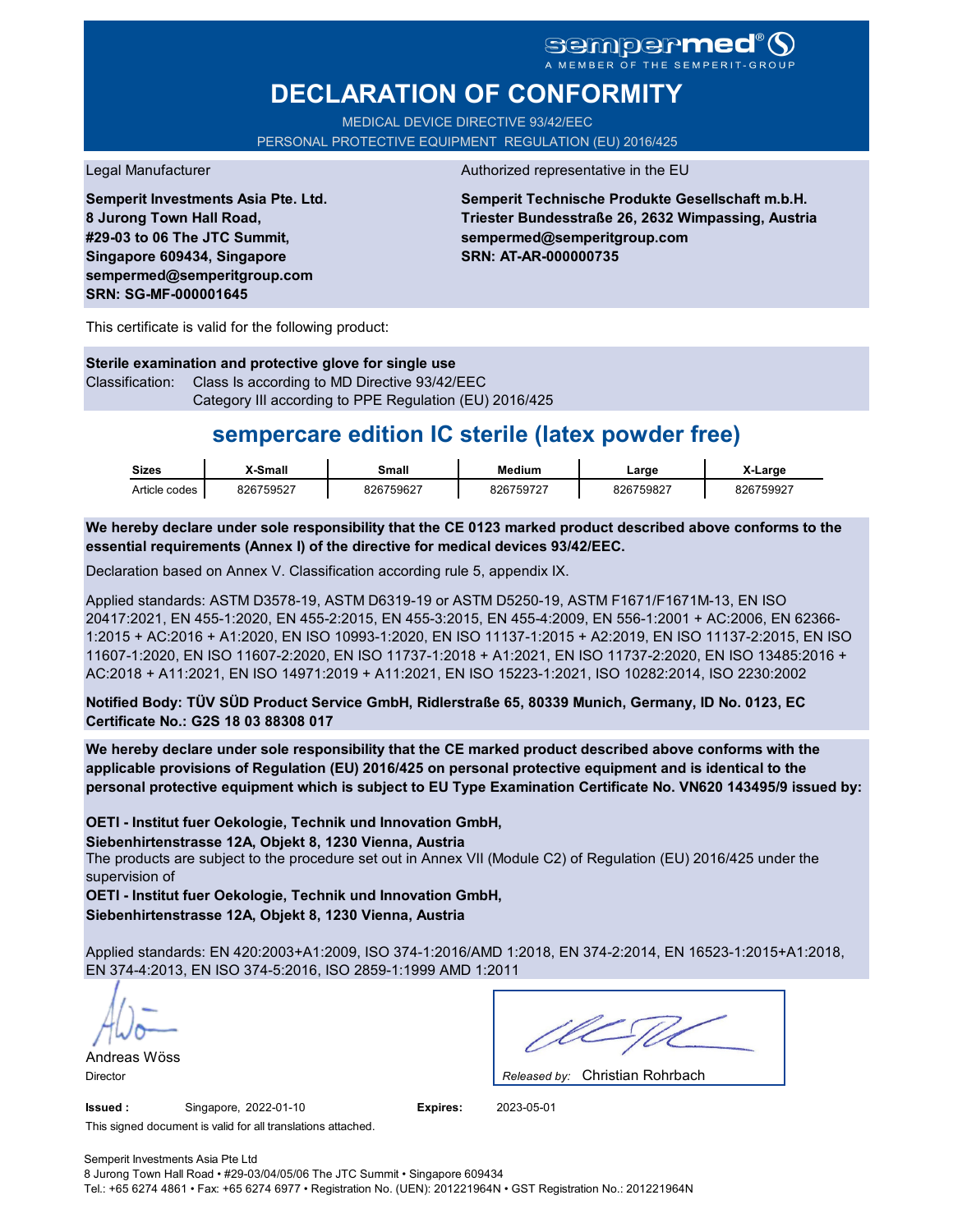# **sempermed**

# **KONFORMITÄTSERKLÄRUNG**

MEDIZINPRODUKTERICHTLINIE 93/42/EWG

VERORDNUNG (EU) 2016/425 FÜR PERSÖNLICHE SCHUTZAUSRÜSTUNG

Hersteller EU-Bevollmächtigter

**Semperit Investments Asia Pte. Ltd. 8 Jurong Town Hall Road, #29-03 to 06 The JTC Summit, Singapore 609434, Singapore sempermed@semperitgroup.com SRN: SG-MF-000001645**

**Semperit Technische Produkte Gesellschaft m.b.H. Triester Bundesstraße 26, 2632 Wimpassing, Austria sempermed@semperitgroup.com SRN: AT-AR-000000735**

Dieses Zertifikat ist gültig für die folgenden Produkte:

**Steriler Untersuchungs- und Schutzhandschuh für den Einmalgebrauch** Klassifizierung: Klasse Is gemäß Medizinprodukterichtlinie 93/42/EWG Kategorie III gemäß PSA Verordnung (EU) 2016/425

## **sempercare edition IC sterile (latex powder free)**

| Größen        | -Small    | <b>3mall</b> | Medium    | .arge            | _arge     |
|---------------|-----------|--------------|-----------|------------------|-----------|
| Artikelnummer | 826759527 | 826759627    | 326759727 | 126759827<br>326 | 826759927 |

**Wir bestätigen hiermit unter alleiniger Verantwortung, dass die CE 0123 gekennzeichneten Produkte mit den grundlegenden Anforderungen (Anhang I) der Medizinprodukterichtlinie 93/42/EWG übereinstimmen.**

Konformitätsbewertung gemäß Anhang V. Klassifizierung gemäß Regel 5, Anhang IX.

Angewandte Normen: ASTM D3577-19, ASTM F1671/F1671M-13, EN ISO 20417:2021, EN 455-1:2020, EN 455-2:2015, EN 455-3:2015, EN 455-4:2009, EN 556-1:2001 + AC:2006, EN 62366-1:2015 + AC:2016 + A1:2020, EN ISO 10993- 1:2020, EN ISO 11137-1:2015 + A2:2019, EN ISO 11137-2:2015, EN ISO 11607-1:2020, EN ISO 11607-2:2020, EN ISO 11737-1:2018 + A1:2021, EN ISO 11737-2:2020, EN ISO 13485:2016 + AC:2018 + A11:2021, EN ISO 14971:2019 + A11:2021, EN ISO 15223-1:2021, ISO 10282:2014, ISO 2230:2002

**Benannte Stelle: TÜV SÜD Product Service GmbH, Ridlerstraße 65, 80339 Munich, Germany, ID No. 0123, EC Certificate No.: G2S 18 03 88308 017**

**Wir bestätigen hiermit unter alleiniger Verantwortung, dass die oben genannten CE gekennzeichneten Produkte mit den maßgeblichen Bestimmungen der Verordnung (EU) 2016/425 für Persönliche Schutzausrüstung übereinstimmen und Gegenstand sind der EU-Baumusterprüfbescheinigung Nr. VN620 143495/9 ausgestellt durch:**

**OETI - Institut fuer Oekologie, Technik und Innovation GmbH, Siebenhirtenstrasse 12A, Objekt 8, 1230 Vienna, Austria**

Die Produkte sind Gegenstand der Verfahren gemäß Annex VII (Module C2) der Verordnung unter Aufsicht von **OETI - Institut fuer Oekologie, Technik und Innovation GmbH, Siebenhirtenstrasse 12A, Objekt 8, 1230 Vienna, Austria**

Angewandte Normen: EN 420:2003+A1:2009, ISO 374-1:2016/AMD 1:2018, EN 374-2:2014, EN 16523-1:2015+A1:2018, EN 374-4:2013, EN ISO 374-5:2016, ISO 2859-1:1999 AMD 1:2011

**Ausgestellt am:** Singapore, 2022-01-10 **Ausgestellt am:** 2023-05-01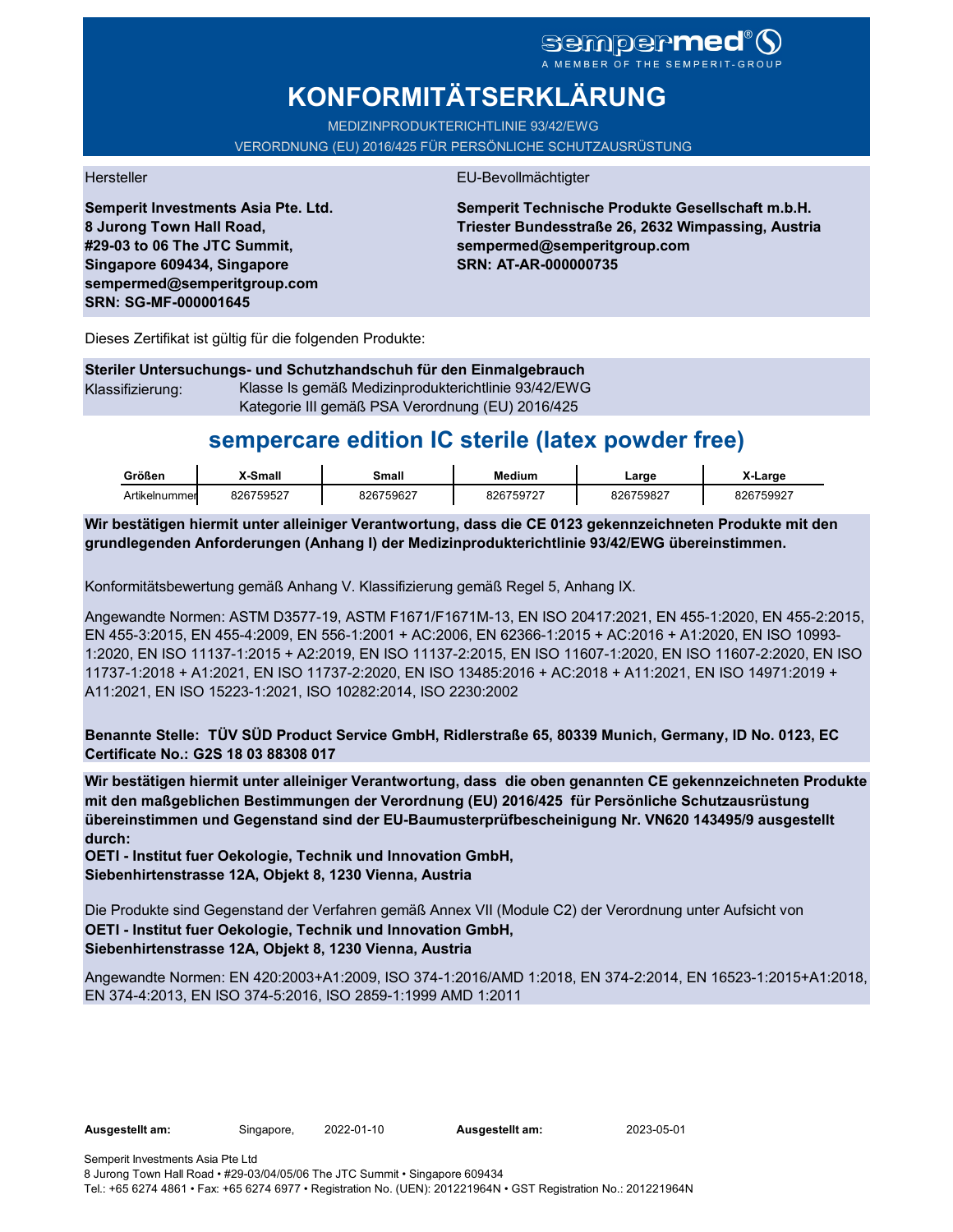### sempermed<sup>®</sup>Q A MEMBER OF THE SEMPERIT-GROUP

# **DÉCLARATION DE CONFORMITÉ**

DIRECTIVE SUR LES DISPOSITIFS MÉDICAUX 93/42/CEE RÈGLEMENT (UE) 2016/425 POUR L'ÉQUIPEMENT DE PROTECTION INDIVIDUELLE

### Fabricant Représentant UE

**Semperit Investments Asia Pte. Ltd. 8 Jurong Town Hall Road, #29-03 to 06 The JTC Summit, Singapore 609434, Singapore sempermed@semperitgroup.com SRN: SG-MF-000001645**

**Semperit Technische Produkte Gesellschaft m.b.H. Triester Bundesstraße 26, 2632 Wimpassing, Austria sempermed@semperitgroup.com SRN: AT-AR-000000735**

Ce certificat est valable pour les produits suivants :

**Gant d'examen et de protection stérile à usage unique**

Classification : Classe Is selon la directive pour dispositifs médicaux 93/42/EEC Catégorie III selon la directive EPI (UE) 2016/425

## **sempercare edition IC sterile (latex powder free)**

| Tailles       | X-Small   | <b>3mall</b> | Medium    | ∟arge     | X-Large   |
|---------------|-----------|--------------|-----------|-----------|-----------|
| Numéros d'art | 826759527 | 826759627    | 826759727 | 826759827 | 826759927 |

**Par la présente, nous déclarons sous notre propre responsabilité que les produits portant le symbole CE 0123 sont conformes aux exigences essentielles (Annexe I) de la directive sur les dispositifs médicaux 93/42/CEE.**

Évaluation de la conformité selon l'annexe V. Classification selon la règle 5, annexe IX.

Normes appliquées : ASTM D3577-19, ASTM F1671/F1671M-13, EN ISO 20417:2021, EN 455-1:2020, EN 455-2:2015, EN 455-3:2015, EN 455-4:2009, EN 556-1:2001 + AC:2006, EN 62366-1:2015 + AC:2016 + A1:2020, EN ISO 10993- 1:2020, EN ISO 11137-1:2015 + A2:2019, EN ISO 11137-2:2015, EN ISO 11607-1:2020, EN ISO 11607-2:2020, EN ISO 11737-1:2018 + A1:2021, EN ISO 11737-2:2020, EN ISO 13485:2016 + AC:2018 + A11:2021, EN ISO 14971:2019 + A11:2021, EN ISO 15223-1:2021, ISO 10282:2014, ISO 2230:2002

**Organisme notifié : TÜV SÜD Product Service GmbH, Ridlerstraße 65, 80339 Munich, Germany, ID No. 0123, EC Certificate No.: G2S 18 03 88308 017**

**Par la présente, nous déclarons sous notre propre responsabilité que les produits portant le symbole CE mentionnés ci-dessus sont conformes aux dispositions essentielles de la directive (UE) 2016/425 concernant l'équipement de protection individuelle sont identiques à l'équipement de protection individuelle faisant l'objet du certificat d'examen de type UE numéro VN620 143495/9 délivré par:**

**OETI - Institut fuer Oekologie, Technik und Innovation GmbH, Siebenhirtenstrasse 12A, Objekt 8, 1230 Vienna, Austria**

Les produits sont soumis aux procédures visées dans l'annexe VII (Module C2) de la directive sous la surveillance de **OETI - Institut fuer Oekologie, Technik und Innovation GmbH, Siebenhirtenstrasse 12A, Objekt 8, 1230 Vienna, Austria**

Normes appliquées : EN 420:2003+A1:2009, ISO 374-1:2016/AMD 1:2018, EN 374-2:2014, EN 16523-1:2015+A1:2018, EN 374-4:2013, EN ISO 374-5:2016, ISO 2859-1:1999 AMD 1:2011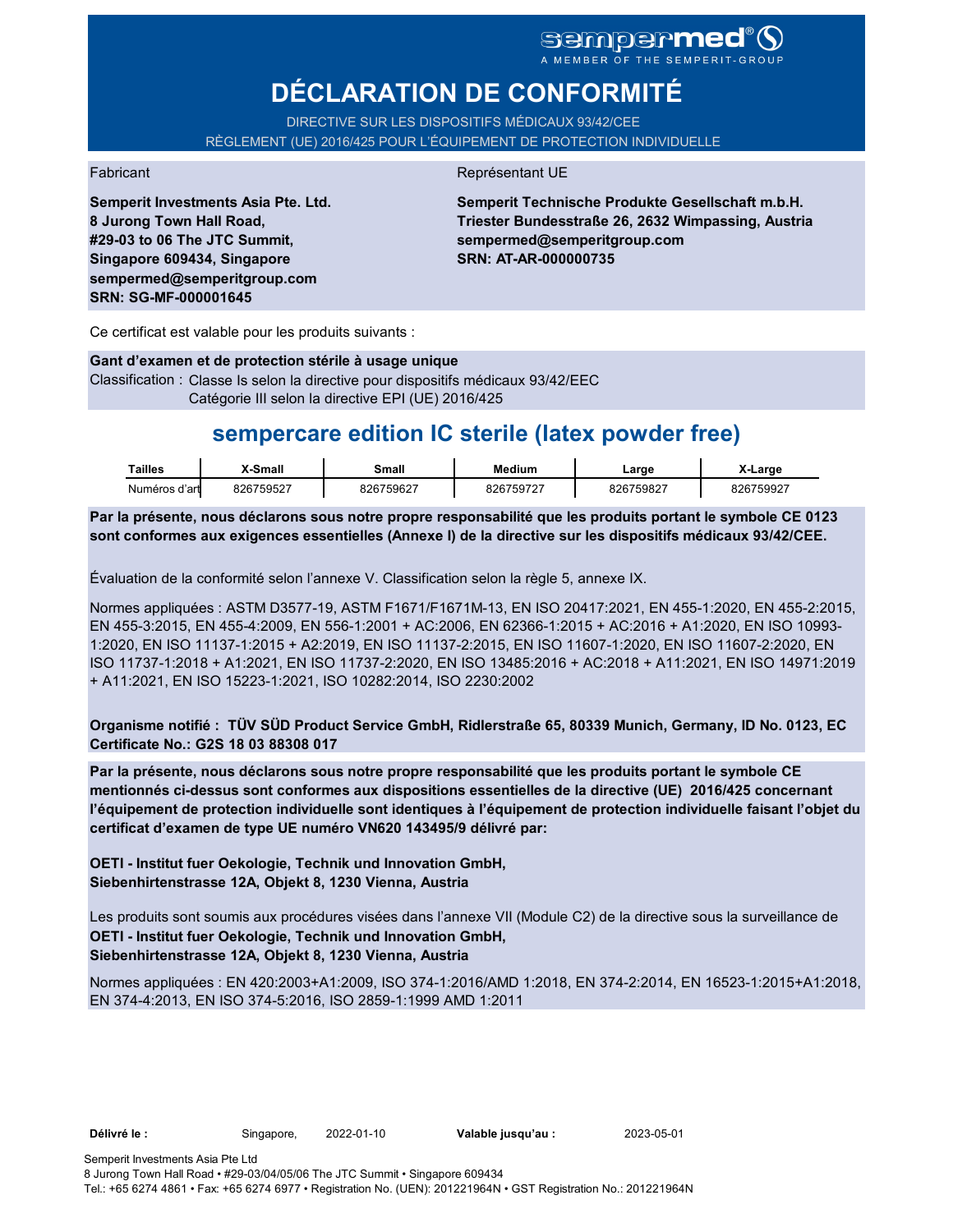# SGMDGP**Med®**<br>A MEMBER OF THE SEMPERIT-GROUP

# **DICHIARAZIONE DI CONFORMITÀ**

DIRETTIVA SUL DISPOSITIVO MEDICO 93/42 / CEE

REGOLAMENTO (UE) 2016/425 DELL'APPARECCHIATURA DI PROTEZIONE INDIVIDUALE

Produttore **Rappresentante autorizzato nell'UE** 

**Semperit Investments Asia Pte. Ltd. 8 Jurong Town Hall Road, #29-03 to 06 The JTC Summit, Singapore 609434, Singapore sempermed@semperitgroup.com SRN: SG-MF-000001645**

**Semperit Technische Produkte Gesellschaft m.b.H. Triester Bundesstraße 26, 2632 Wimpassing, Austria sempermed@semperitgroup.com SRN: AT-AR-000000735**

Questo certificato è valido per il seguente prodotto:

#### **Guanto da esame monouso sterile**

Clasificazione: Classe Is secondo la direttiva MD 93/42 / CEE Categoria III secondo il regolamento (UE) 2016/425 del PPE

## **sempercare edition IC sterile (latex powder free)**

| <b>Misure</b>   | X-Small   | Small     | <b>Medium</b> | Large     | X-Large   |
|-----------------|-----------|-----------|---------------|-----------|-----------|
| Codici articolo | 826759527 | 826759627 | 826759727     | 826759827 | 826759927 |

**Con la presente, dichiariamo sotto la nostra esclusiva responsabilità che il prodotto con marchio CE 0123 sopra descritto soddisfa i requisiti essenziali (allegato I) della direttiva sui dispositivi medici 93/42 / CEE.**

La valutazione della conformità si basa sull'allegato V. Classificazione secondo la regola 5, appendice IX.

Norme applicate: ASTM D3577-19, ASTM F1671/F1671M-13, EN ISO 20417:2021, EN 455-1:2020, EN 455- 2:2015, EN 455-3:2015, EN 455-4:2009, EN 556-1:2001 + AC:2006, EN 62366-1:2015 + AC:2016 + A1:2020, EN ISO 10993-1:2020, EN ISO 11137-1:2015 + A2:2019, EN ISO 11137-2:2015, EN ISO 11607-1:2020, EN ISO 11607-2:2020, EN ISO 11737-1:2018 + A1:2021, EN ISO 11737-2:2020, EN ISO 13485:2016 + AC:2018 + A11:2021, EN ISO 14971:2019 + A11:2021, EN ISO 15223-1:2021, ISO 10282:2014, ISO 2230:2002

**Organismo notificato: TÜV SÜD Product Service GmbH, Ridlerstraße 65, 80339 Munich, Germany, ID No. 0123, EC Certificate No.: G2S 18 03 88308 017**

**Con la presente, dichiariamo sotto la nostra esclusiva responsabilità che il prodotto con marchio CE sopra descritto è conforme alle disposizioni applicabili del Regolamento (UE) 2016/425 sui dispositivi di protezione individuale ed è identico al dispositivo di protezione personale che è soggetto al Certificato di Esame di Tipo UE n. VN620 143495/9 rilasciato da:**

**OETI - Institut fuer Oekologie, Technik und Innovation GmbH,** 

**Siebenhirtenstrasse 12A, Objekt 8, 1230 Vienna, Austria**

ed è soggetto alla procedura di cui all'allegato VII (modulo C2) del regolamento (UE) 2016/425 sotto il controllo di **OETI - Institut fuer Oekologie, Technik und Innovation GmbH, Siebenhirtenstrasse 12A, Objekt 8, 1230 Vienna, Austria**

Norme applicate: EN 420:2003+A1:2009, ISO 374-1:2016/AMD 1:2018, EN 374-2:2014, EN 16523- 1:2015+A1:2018, EN 374-4:2013, EN ISO 374-5:2016, ISO 2859-1:1999 AMD 1:2011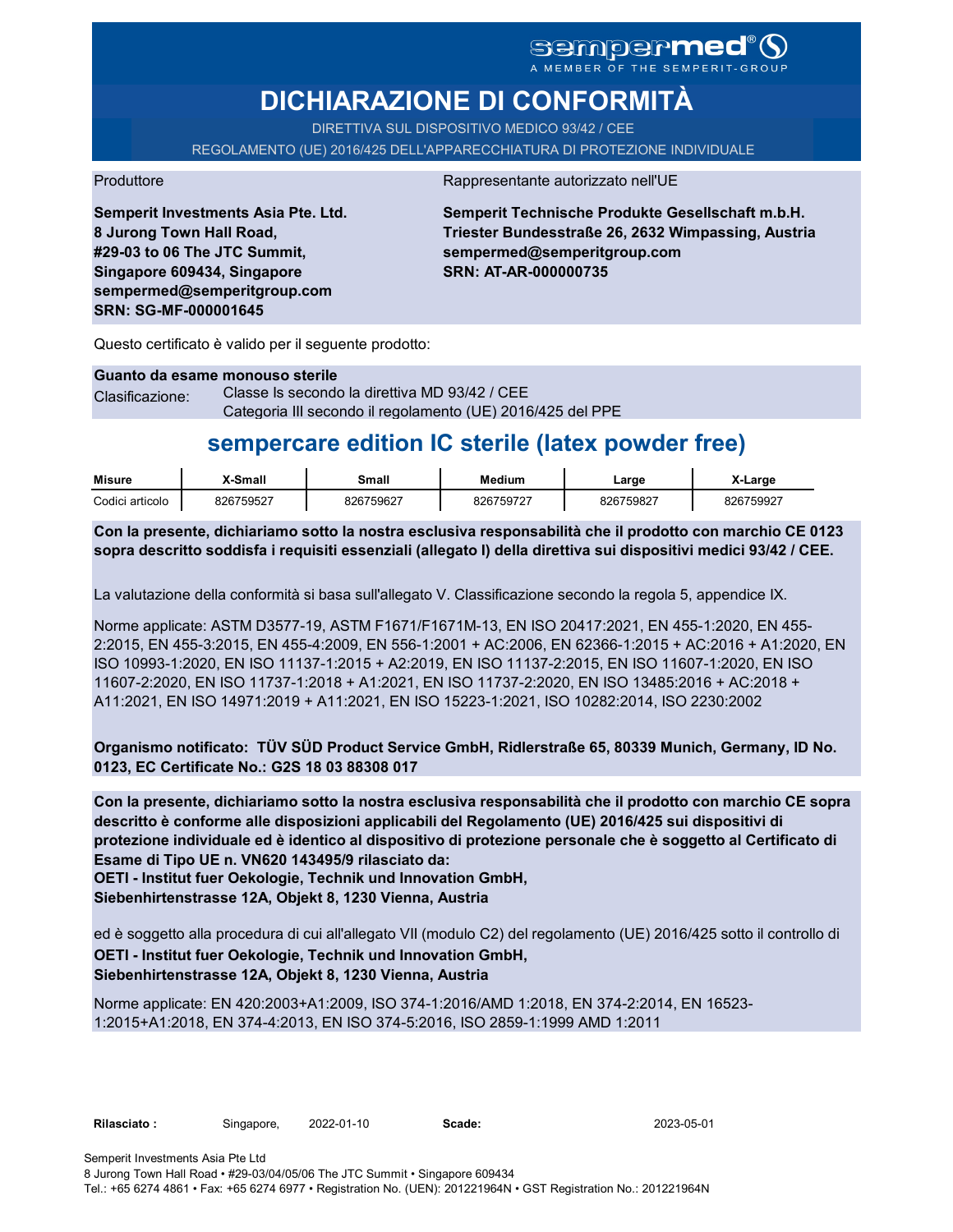### sempermed®9 A MEMBER OF THE SEMPERIT-GROUP

# **CONFORMITEITSVERKLARING**

RICHTLIJN MEDISCHE PRODUCTEN 93/42 / EEG

VERORDENING (EU) 2016/425 BETREFFENDE PERSOONLIJKE BESCHERMENDE UITRUSTING

Fabrikant Gemachtigde EU

**Semperit Technische Produkte Gesellschaft m.b.H. Triester Bundesstraße 26, 2632 Wimpassing, Austria sempermed@semperitgroup.com SRN: AT-AR-000000735**

Dit certificaat is geldig voor de volgende producten:

**Semperit Investments Asia Pte. Ltd.**

**8 Jurong Town Hall Road, #29-03 to 06 The JTC Summit, Singapore 609434, Singapore sempermed@semperitgroup.com**

**SRN: SG-MF-000001645**

**Steriele onderzoeks- en beschermende handschoenen voor eenmalig gebruik** Classificatie: De klasse Is volgens Richtlijn 93/42 / EEG betreffende medische hulpmiddelen Categorie III volgens PBM-verordening (EU) 2016/425

# **sempercare edition IC sterile (latex powder free)**

| <b>Maten</b>   | X-Small   | Small     | <b>Medium</b> | Large     | X-Large   |
|----------------|-----------|-----------|---------------|-----------|-----------|
| Artikelnummers | 826759527 | 826759627 | 826759727     | 826759827 | 826759927 |

**Wij verklaren hierbij onder uitsluitende verantwoordelijkheid, dat de CE 0123-gemarkeerde producten voldoen aan de essentiële vereisten (Bijlage I) van de Richtlijn Medische Hulpmiddelen 93/42 / EEG.**

Conformiteitsbeoordeling overeenkomstig bijlage V. Classificatie volgens regel 5, bijlage IX.

Toegepaste normen: ASTM D3577-19, ASTM F1671/F1671M-13, EN ISO 20417:2021, EN 455-1:2020, EN 455- 2:2015, EN 455-3:2015, EN 455-4:2009, EN 556-1:2001 + AC:2006, EN 62366-1:2015 + AC:2016 + A1:2020, EN ISO 10993-1:2020, EN ISO 11137-1:2015 + A2:2019, EN ISO 11137-2:2015, EN ISO 11607-1:2020, EN ISO 11607- 2:2020, EN ISO 11737-1:2018 + A1:2021, EN ISO 11737-2:2020, EN ISO 13485:2016 + AC:2018 + A11:2021, EN ISO 14971:2019 + A11:2021, EN ISO 15223-1:2021, ISO 10282:2014, ISO 2230:2002

**Aangewezen instantie: TÜV SÜD Product Service GmbH, Ridlerstraße 65, 80339 Munich, Germany, ID No. 0123, EC Certificate No.: G2S 18 03 88308 017**

**Hierbij verklaren wij onder uitsluitende verantwoordelijkheid, dat de bovengenoemde CE-gemarkeerde producten voldoen aan de relevante bepalingen van de Verordening (EU) 2016/425 over persoonlijke beschermingsmiddelen en het onderworpen zijn aan het certificaat van EU-typeonderzoek nr.VN620 143495/9 uitgegeven door:**

**OETI - Institut fuer Oekologie, Technik und Innovation GmbH, Siebenhirtenstrasse 12A, Objekt 8, 1230 Vienna, Austria**

De producten vallen onder de procedures van bijlage VII (module C2) van de verordening onder toezicht van **OETI - Institut fuer Oekologie, Technik und Innovation GmbH, Siebenhirtenstrasse 12A, Objekt 8, 1230 Vienna, Austria**

Toegepaste normen: EN 420:2003+A1:2009, ISO 374-1:2016/AMD 1:2018, EN 374-2:2014, EN 16523- 1:2015+A1:2018, EN 374-4:2013, EN ISO 374-5:2016, ISO 2859-1:1999 AMD 1:2011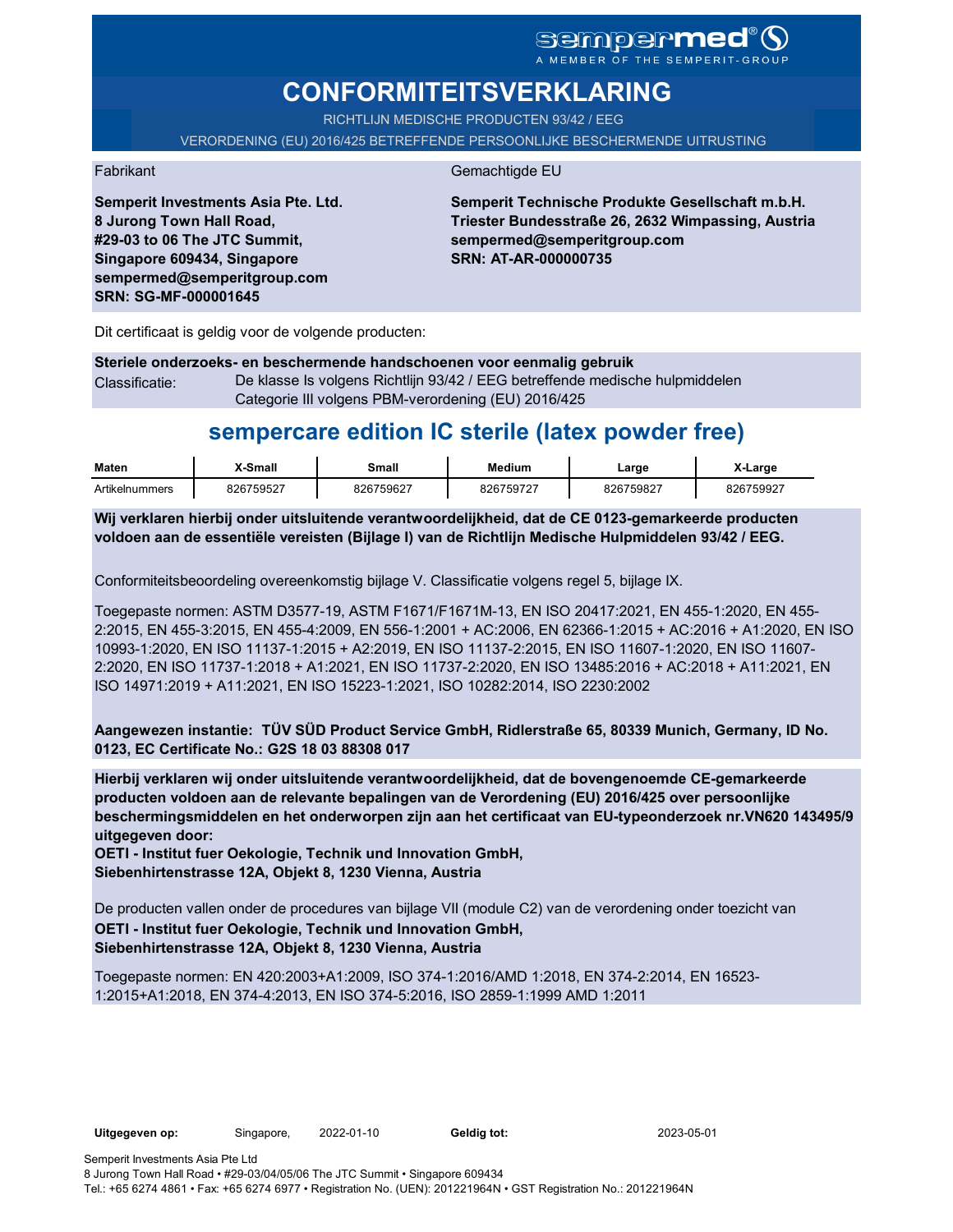### sempermed<sup>®</sup> Q A MEMBER OF THE SEMPERIT-GROUP

# **DECLARACIÓN DE CONFORMIDAD**

DIRECTIVA DE PRODUCTOS MEDICINALES 93/42/EWG ORDENANZA (EU) 2016/425 PARA EQUIPAMIENTOS PERSONALES

#### Fabricante de la UE de la UE de la UE de la UE de la UE de la UE de la UE de la UE de la UE de la UE de la UE

**Semperit Investments Asia Pte. Ltd. 8 Jurong Town Hall Road, #29-03 to 06 The JTC Summit, Singapore 609434, Singapore sempermed@semperitgroup.com SRN: SG-MF-000001645**

**Semperit Technische Produkte Gesellschaft m.b.H. Triester Bundesstraße 26, 2632 Wimpassing, Austria sempermed@semperitgroup.com SRN: AT-AR-000000735**

El presente certificado es válido para los siguientes productos:

**Guante estéril de exploración y protección para un solo uso** Clasificación: Clase Is según la Directiva de Productos Medicinales 93/42/EEC Categoría III según el Reglamento EPI (EU) 2016/425

# **sempercare edition IC sterile (latex powder free)**

| Tamaños               | X-Small   | Small     | <b>Medium</b> | ∟arge     | X-Large   |
|-----------------------|-----------|-----------|---------------|-----------|-----------|
| Número de<br>artículo | 826759527 | 826759627 | 826759727     | 826759827 | 826759927 |

**Por la presente confirmamos bajo nuestra exclusiva responsabilidad que los productos con marcado CE 0123 cumplen con los requisitos esenciales (Anexo I) de la Directiva 93/42/CEE sobre productos sanitarios.**

Evaluación de la conformidad según el anexo V. Clasificación según el anexo IX de la regla 5.

Normas aplicadas: ASTM D3577-19, ASTM F1671/F1671M-13, EN ISO 20417:2021, EN 455-1:2020, EN 455- 2:2015, EN 455-3:2015, EN 455-4:2009, EN 556-1:2001 + AC:2006, EN 62366-1:2015 + AC:2016 + A1:2020, EN ISO 10993-1:2020, EN ISO 11137-1:2015 + A2:2019, EN ISO 11137-2:2015, EN ISO 11607-1:2020, EN ISO 11607- 2:2020, EN ISO 11737-1:2018 + A1:2021, EN ISO 11737-2:2020, EN ISO 13485:2016 + AC:2018 + A11:2021, EN ISO 14971:2019 + A11:2021, EN ISO 15223-1:2021, ISO 10282:2014, ISO 2230:2002

**Organismo notificado: TÜV SÜD Product Service GmbH, Ridlerstraße 65, 80339 Munich, Germany, ID No. 0123, EC Certificate No.: G2S 18 03 88308 017**

**Por la presente confirmamos, bajo nuestra exclusiva responsabilidad, que los productos arriba mencionados con la marca CE cumplen con las disposiciones pertinentes del Reglamento (UE) 2016/425 para equipos de protección personal y están sujetos al Certificado de examen de tipo nº. VN620 143495/9 expedido por:**

**OETI - Institut fuer Oekologie, Technik und Innovation GmbH,** 

**Siebenhirtenstrasse 12A, Objekt 8, 1230 Vienna, Austria**

Los productos están sujetos a los procedimientos establecidos en el anexo VII (módulo C2) del Reglamento bajo la supervisión de

**OETI - Institut fuer Oekologie, Technik und Innovation GmbH, Siebenhirtenstrasse 12A, Objekt 8, 1230 Vienna, Austria**

Normas aplicadas: EN 420:2003+A1:2009, ISO 374-1:2016/AMD 1:2018, EN 374-2:2014, EN 16523- 1:2015+A1:2018, EN 374-4:2013, EN ISO 374-5:2016, ISO 2859-1:1999 AMD 1:2011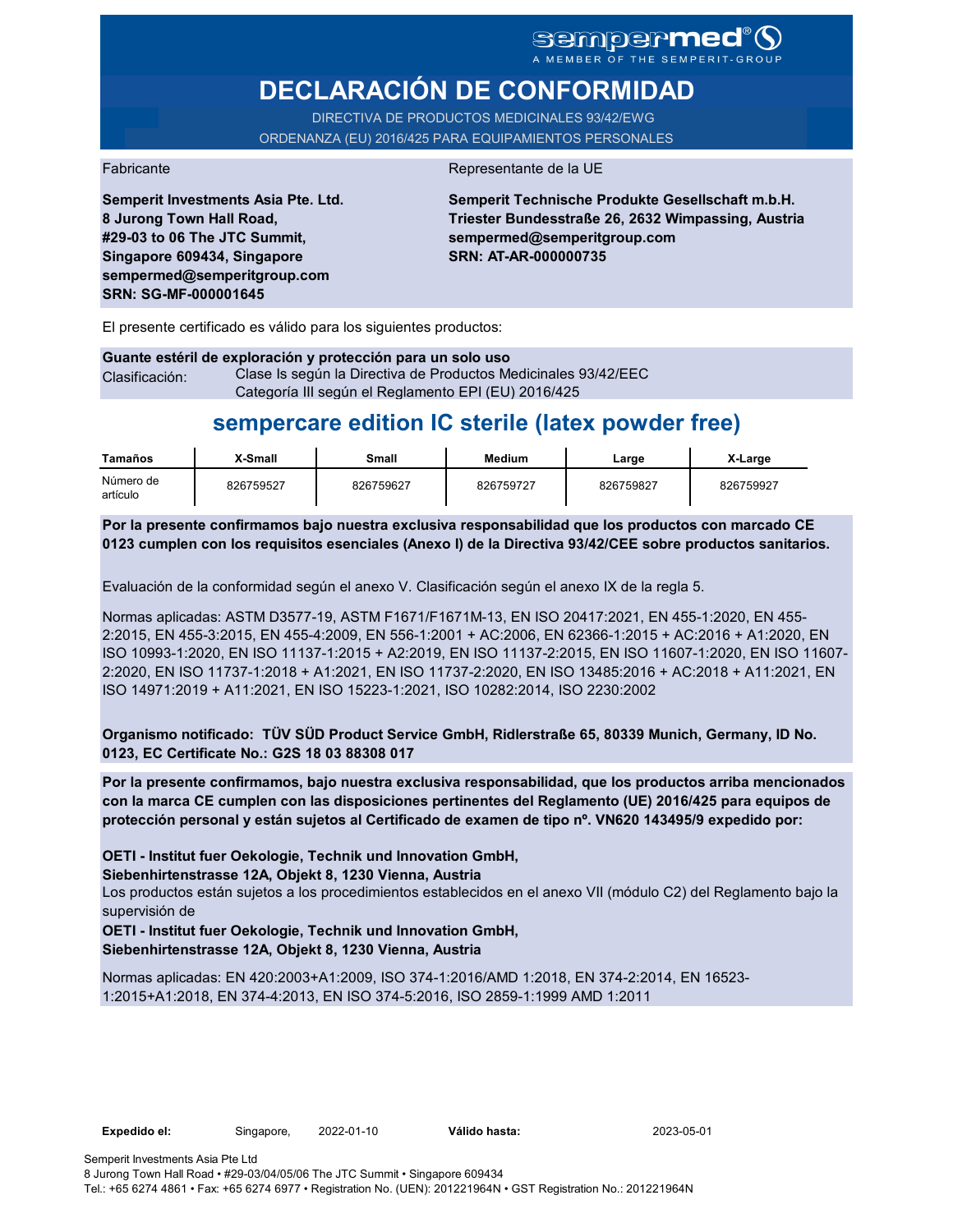### **Sempermed** A MEMBER OF THE SEMPERIT-

# **DECLARAÇÃO DE CONFORMIDADE**

DIRETIVA 93/42/CEE SOBRE DISPOSITIVOS MÉDICOS REGULAMENTO (UE) 2016/425 SOBRE EQUIPAMENTO DE PROTEÇÃO INDIVIDUAL

#### Fabricante da UE

**Semperit Investments Asia Pte. Ltd. 8 Jurong Town Hall Road, #29-03 to 06 The JTC Summit, Singapore 609434, Singapore sempermed@semperitgroup.com SRN: SG-MF-000001645**

**Semperit Technische Produkte Gesellschaft m.b.H. Triester Bundesstraße 26, 2632 Wimpassing, Austria sempermed@semperitgroup.com SRN: AT-AR-000000735**

Este certificado é válido para os seguintes produtos:

**Luva de exame e de proteção estéril para uso único** Classificação: Classe Is de acordo com a Diretiva de Dispositivos Médicos 93/42/CEE Categoria III de acordo com o regulamento EPI (UE) 2016/425

## **sempercare edition IC sterile (latex powder free)**

| Tamanhos     | X-Small   | Small     | Medium   | _arge     | X-Large   |
|--------------|-----------|-----------|----------|-----------|-----------|
| Números de a | 826759527 | 826759627 | 82675972 | 826759827 | 826759927 |

**Declaramos desta forma, sob a nossa exclusiva responsabilidade, que os produtos com a marca CE 0123 estão em conformidade com os requisitos essenciais (anexo I) da Diretriz de Dispositivos Médicos 93/42/CEE.**

Avaliação da conformidade de acordo com o anexo V. Classificação de acordo com a regra 5, anexo IX.

Normas aplicadas: ASTM D3577-19, ASTM F1671/F1671M-13, EN ISO 20417:2021, EN 455-1:2020, EN 455- 2:2015, EN 455-3:2015, EN 455-4:2009, EN 556-1:2001 + AC:2006, EN 62366-1:2015 + AC:2016 + A1:2020, EN ISO 10993-1:2020, EN ISO 11137-1:2015 + A2:2019, EN ISO 11137-2:2015, EN ISO 11607-1:2020, EN ISO 11607-2:2020, EN ISO 11737-1:2018 + A1:2021, EN ISO 11737-2:2020, EN ISO 13485:2016 + AC:2018 + A11:2021, EN ISO 14971:2019 + A11:2021, EN ISO 15223-1:2021, ISO 10282:2014, ISO 2230:2002

**Organismo nomeado: TÜV SÜD Product Service GmbH, Ridlerstraße 65, 80339 Munich, Germany, ID No. 0123, EC Certificate No.: G2S 18 03 88308 017**

**Declaramos desta forma, sob a nossa exclusiva responsabilidade, que os produtos com a marca CE acima mencionados estão em conformidade com as disposições relevantes do regulamento (UE) 2016/425 para Equipamentos de Proteção Individual e são objeto do certificado de exame de tipo da UE n.º VN620 143495/9 emitido por:**

**OETI - Institut fuer Oekologie, Technik und Innovation GmbH,** 

**Siebenhirtenstrasse 12A, Objekt 8, 1230 Vienna, Austria**

Os produtos são objeto dos procedimentos previstos no anexo VII (módulo C2) do regulamento, sob a supervisão de

**OETI - Institut fuer Oekologie, Technik und Innovation GmbH, Siebenhirtenstrasse 12A, Objekt 8, 1230 Vienna, Austria**

Normas aplicadas: EN 420:2003+A1:2009, ISO 374-1:2016/AMD 1:2018, EN 374-2:2014, EN 16523- 1:2015+A1:2018, EN 374-4:2013, EN ISO 374-5:2016, ISO 2859-1:1999 AMD 1:2011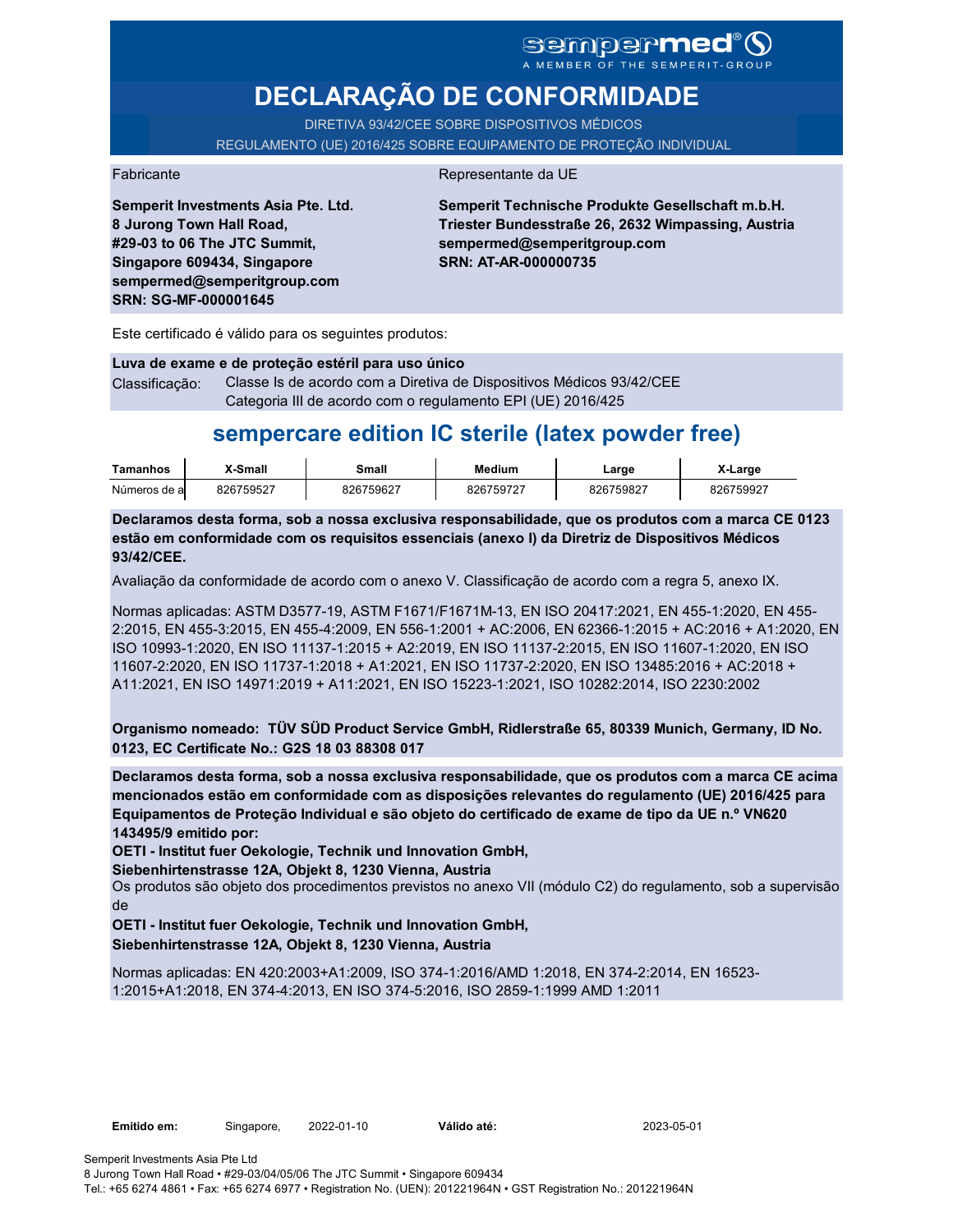# SCMDCPMED

**DEKLARATON OM ÖVERENSSTÄMMELSE** 

DIREkTIV 93/42/EEC MEDICINTEKNISKA PRODUKTER EU-FÖRORDNING 2016/425 FÖR PERSONLIG SKYDDSUTRUSTNING

Tillverkare Behörig representant hos EU

**Semperit Investments Asia Pte. Ltd. 8 Jurong Town Hall Road, #29-03 to 06 The JTC Summit, Singapore 609434, Singapore sempermed@semperitgroup.com SRN: SG-MF-000001645**

**Semperit Technische Produkte Gesellschaft m.b.H. Triester Bundesstraße 26, 2632 Wimpassing, Austria sempermed@semperitgroup.com SRN: AT-AR-000000735**

Detta certifikat gäller följande produkt:

### **Steril inspektions- och skyddshandske för engångsanvändning**

Klassificering: Klass Is enligt EU-direktiv för medicintek-niska produkter (MD) 93/42/EEC Kategori III enligt EU-förordning för personlig skyddsutrustning (PPE) 2016/425

## **sempercare edition IC sterile (latex powder free)**

| <b>Storlekar</b> | <b>X-Small</b> | Small     | <b>Medium</b> | ∟arge     | X-Large   |
|------------------|----------------|-----------|---------------|-----------|-----------|
| Artikelnummer    | 826759527      | 826759627 | 826759727     | 826759827 | 826759927 |

**Vi förklarar härmed under eget exklusivt ansvar att ovan beskrivna, CE 0123-markerade produkt stämmer överens med erforderliga krav (Bilaga I) i direktivet för medicinska produkter 93/42/EEC.**

Deklaration om överensstämmelse enligt Bilaga V. Klassifiering enligt Regel 5, Bilaga IX.

Tillämpade standarder: ASTM D3577-19, ASTM F1671/F1671M-13, EN ISO 20417:2021, EN 455-1:2020, EN 455- 2:2015, EN 455-3:2015, EN 455-4:2009, EN 556-1:2001 + AC:2006, EN 62366-1:2015 + AC:2016 + A1:2020, EN ISO 10993-1:2020, EN ISO 11137-1:2015 + A2:2019, EN ISO 11137-2:2015, EN ISO 11607-1:2020, EN ISO 11607- 2:2020, EN ISO 11737-1:2018 + A1:2021, EN ISO 11737-2:2020, EN ISO 13485:2016 + AC:2018 + A11:2021, EN ISO 14971:2019 + A11:2021, EN ISO 15223-1:2021, ISO 10282:2014, ISO 2230:2002

**Angiven myndighet: TÜV SÜD Product Service GmbH, Ridlerstraße 65, 80339 Munich, Germany, ID No. 0123, EC Certificate No.: G2S 18 03 88308 017**

**Vi förklarar härmed under eget exklusivt ansvar att ovan beskrivna, CE-markerade produkt stämmer överens med tillämpliga bestämmelser i EU-förordningen 2016/425 för personlig skyddsutrustning och är identisk med den personliga skyddsutrustning som anges i EU-certifikat för typgranskning nummerVN620 143495/9 daterad av:**

**OETI - Institut fuer Oekologie, Technik und Innovation GmbH,** 

**Siebenhirtenstrasse 12A, Objekt 8, 1230 Vienna, Austria**

och är föremål för den procedur som beskrivs i Bilaga VII (Modul C2) till EU-förordningen 2016/425 under the supervision of under uppsikt av

**OETI - Institut fuer Oekologie, Technik und Innovation GmbH, Siebenhirtenstrasse 12A, Objekt 8, 1230 Vienna, Austria**

Tillämpade standarder: EN 420:2003+A1:2009, ISO 374-1:2016/AMD 1:2018, EN 374-2:2014, EN 16523- 1:2015+A1:2018, EN 374-4:2013, EN ISO 374-5:2016, ISO 2859-1:1999 AMD 1:2011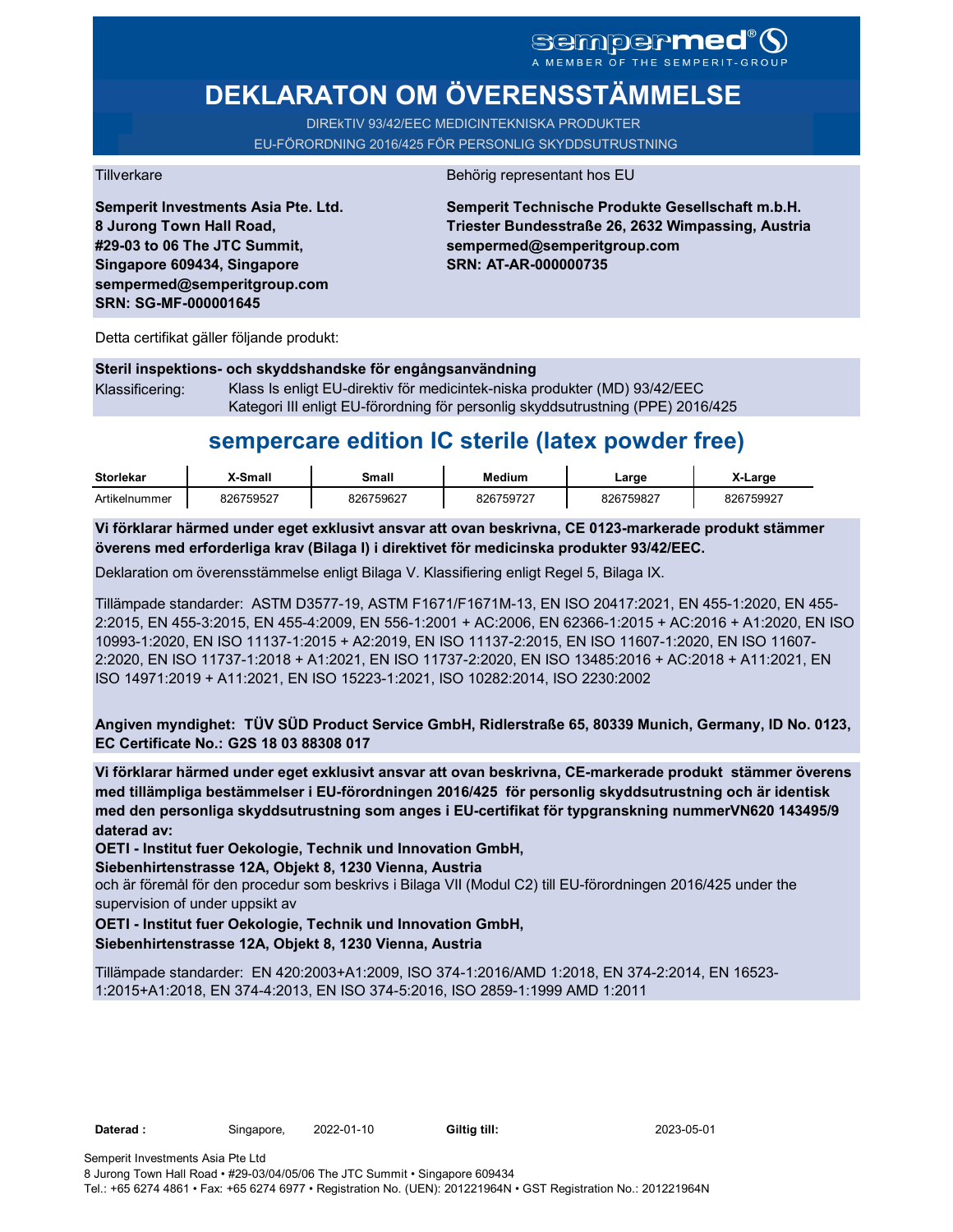# sempermed<sup>®</sup>Q

# **KONFORMITETSERKLÆRING**

DIREKTIV 93/42/EØF OM MEDICINSK UDSTYR FORORDNING (EU) 2016/425 FOR PERSONLIGE VÆRNEMIDLER

### Producent **EU-befuldmægtigede**

**Semperit Investments Asia Pte. Ltd. 8 Jurong Town Hall Road, #29-03 to 06 The JTC Summit, Singapore 609434, Singapore sempermed@semperitgroup.com SRN: SG-MF-000001645**

**Semperit Technische Produkte Gesellschaft m.b.H. Triester Bundesstraße 26, 2632 Wimpassing, Austria sempermed@semperitgroup.com SRN: AT-AR-000000735**

Dette certifikat er gyldigt for følgende produkter:

**Steril undersøgelseshandske til engangsbrug** Klassificering: Klasse Is jævnfør 93/42/EØF-retningslinjerne for medicinsk udstyr Kategori III jævnfør PVM-forordningen (EU) 2016/425

## **sempercare edition IC sterile (latex powder free)**

| <b>Størrelser</b> | X-Small   | Small     | Medium    | Large     | ∡-Large   |
|-------------------|-----------|-----------|-----------|-----------|-----------|
| Artikelnumre      | 826759527 | 826759627 | 826759727 | 826759827 | 826759927 |

**Vi bekræfter hermed under fuldt ansvar, at de ovenfor nævnte CE 0123-mærkede produkter stemmer overens med med de grundliggende krav (bilag I) i retningslinjerne for medicinsk udstyr 93/42/EØF.**

Konformitetsbedømmelse jævnfør bilag V. klassificering jævnfør regel 5, bilag IX.

Anvendte standarder: ASTM D3577-19, ASTM F1671/F1671M-13, EN ISO 20417:2021, EN 455-1:2020, EN 455- 2:2015, EN 455-3:2015, EN 455-4:2009, EN 556-1:2001 + AC:2006, EN 62366-1:2015 + AC:2016 + A1:2020, EN ISO 10993-1:2020, EN ISO 11137-1:2015 + A2:2019, EN ISO 11137-2:2015, EN ISO 11607-1:2020, EN ISO 11607- 2:2020, EN ISO 11737-1:2018 + A1:2021, EN ISO 11737-2:2020, EN ISO 13485:2016 + AC:2018 + A11:2021, EN ISO 14971:2019 + A11:2021, EN ISO 15223-1:2021, ISO 10282:2014, ISO 2230:2002

**Det nævnte sted: TÜV SÜD Product Service GmbH, Ridlerstraße 65, 80339 Munich, Germany, ID No. 0123, EC Certificate No.: G2S 18 03 88308 017**

**Vi bekræfter hermed under fuldt ansvar, at de ovenfor nævnte CE-mærkede produkter stemmer overens med med de afgørende bestemmelser i forordningen (EU) 2016/425 for personlige værnemidler, og er genstand for EU-certificering af typeafprøvning nr.VN620 143495/9 udstedt gennem:**

Produkterne er genstand for procedurer jævnfør VII (modul C2) i forordningen med opsyn af **OETI - Institut fuer Oekologie, Technik und Innovation GmbH, Siebenhirtenstrasse 12A, Objekt 8, 1230 Vienna, Austria**

**OETI - Institut fuer Oekologie, Technik und Innovation GmbH, Siebenhirtenstrasse 12A, Objekt 8, 1230 Vienna, Austria**

Anvendte standarder: EN 420:2003+A1:2009, ISO 374-1:2016/AMD 1:2018, EN 374-2:2014, EN 16523- 1:2015+A1:2018, EN 374-4:2013, EN ISO 374-5:2016, ISO 2859-1:1999 AMD 1:2011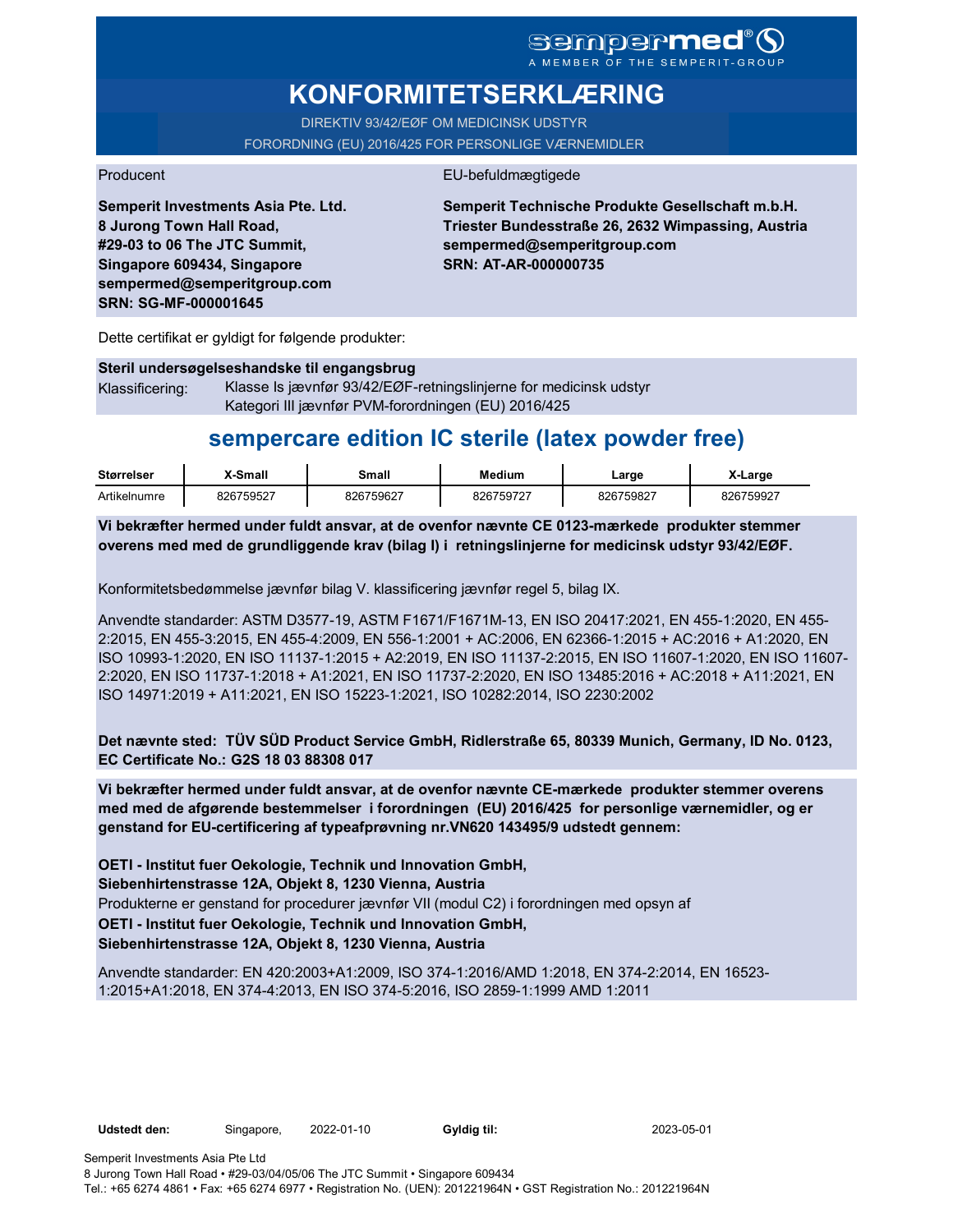**KONFORMITETSERKLÆRING**

DIREKTIV FOR MEDISINSK UTSTYR 93/42/EØS FORORDNING (EU) NR. 2016/425 OM PERSONLIG VERNEUTSTYR

Produsent Autorisert representant i EU

**Semperit Investments Asia Pte. Ltd. 8 Jurong Town Hall Road, #29-03 to 06 The JTC Summit, Singapore 609434, Singapore sempermed@semperitgroup.com SRN: SG-MF-000001645**

**Semperit Technische Produkte Gesellschaft m.b.H. Triester Bundesstraße 26, 2632 Wimpassing, Austria sempermed@semperitgroup.com SRN: AT-AR-000000735**

Dette sertifikatet er gyldig for følgende produkter:

**Steril undersøkelses- og beskyttelseshanske for engangsbruk** Klassifisering: Klasse Is i henhold til Direktiv for medisinsk utstyr 93/42/EØS Kategori III i henhold til PVU-forordningen (EU) nr. 2016/425

## **sempercare edition IC sterile (latex powder free)**

| <b>Størrelser</b> | -Small    | Small     | <b>Medium</b> | ∟arge     | X-Large   |
|-------------------|-----------|-----------|---------------|-----------|-----------|
| Artikkelnumre     | 826759527 | 826759627 | 826759727     | 826759827 | 826759927 |

**Vi erklærer herved under eneansvar at det CE 0123-merkede produktet oppfyller de grunnleggende kravene (Vedlegg I) i Direktivet for medisinsk utstyr 93/42/EØS.**

Konformitetsvurdering i overensstemmelse med Vedlegg V. Klassifisering i henhold til Regel nr. 5, Vedlegg IX.

Relevante standarder: ASTM D3577-19, ASTM F1671/F1671M-13, EN ISO 20417:2021, EN 455-1:2020, EN 455- 2:2015, EN 455-3:2015, EN 455-4:2009, EN 556-1:2001 + AC:2006, EN 62366-1:2015 + AC:2016 + A1:2020, EN ISO 10993-1:2020, EN ISO 11137-1:2015 + A2:2019, EN ISO 11137-2:2015, EN ISO 11607-1:2020, EN ISO 11607- 2:2020, EN ISO 11737-1:2018 + A1:2021, EN ISO 11737-2:2020, EN ISO 13485:2016 + AC:2018 + A11:2021, EN ISO 14971:2019 + A11:2021, EN ISO 15223-1:2021, ISO 10282:2014, ISO 2230:2002

**Teknisk kontrollorgan: TÜV SÜD Product Service GmbH, Ridlerstraße 65, 80339 Munich, Germany, ID No. 0123, EC Certificate No.: G2S 18 03 88308 017**

**Vi erklærer herved under eneansvar at det CE-merkede produktet som er nevnt ovenfor oppfyller de relevante bestemmelsene i Forordning (EU) nr. 2016/425 om personlig verneutstyr og er gjenstand for EUtypeprøvesertifikat nr. VN620 143495/9 utstedt av:**

**OETI - Institut fuer Oekologie, Technik und Innovation GmbH,** 

**Siebenhirtenstrasse 12A, Objekt 8, 1230 Vienna, Austria**

Produktet er gjenstand for prosedyren som er beskrevet i Vedlegg VII (Modul C2) i Forordning nr. 2016/425 under tilsyn av

**OETI - Institut fuer Oekologie, Technik und Innovation GmbH, Siebenhirtenstrasse 12A, Objekt 8, 1230 Vienna, Austria**

Relevante standarder: EN 420:2003+A1:2009, ISO 374-1:2016/AMD 1:2018, EN 374-2:2014, EN 16523- 1:2015+A1:2018, EN 374-4:2013, EN ISO 374-5:2016, ISO 2859-1:1999 AMD 1:2011

Semperit Investments Asia Pte Ltd 8 Jurong Town Hall Road • #29-03/04/05/06 The JTC Summit • Singapore 609434 Tel.: +65 6274 4861 • Fax: +65 6274 6977 • Registration No. (UEN): 201221964N • GST Registration No.: 201221964N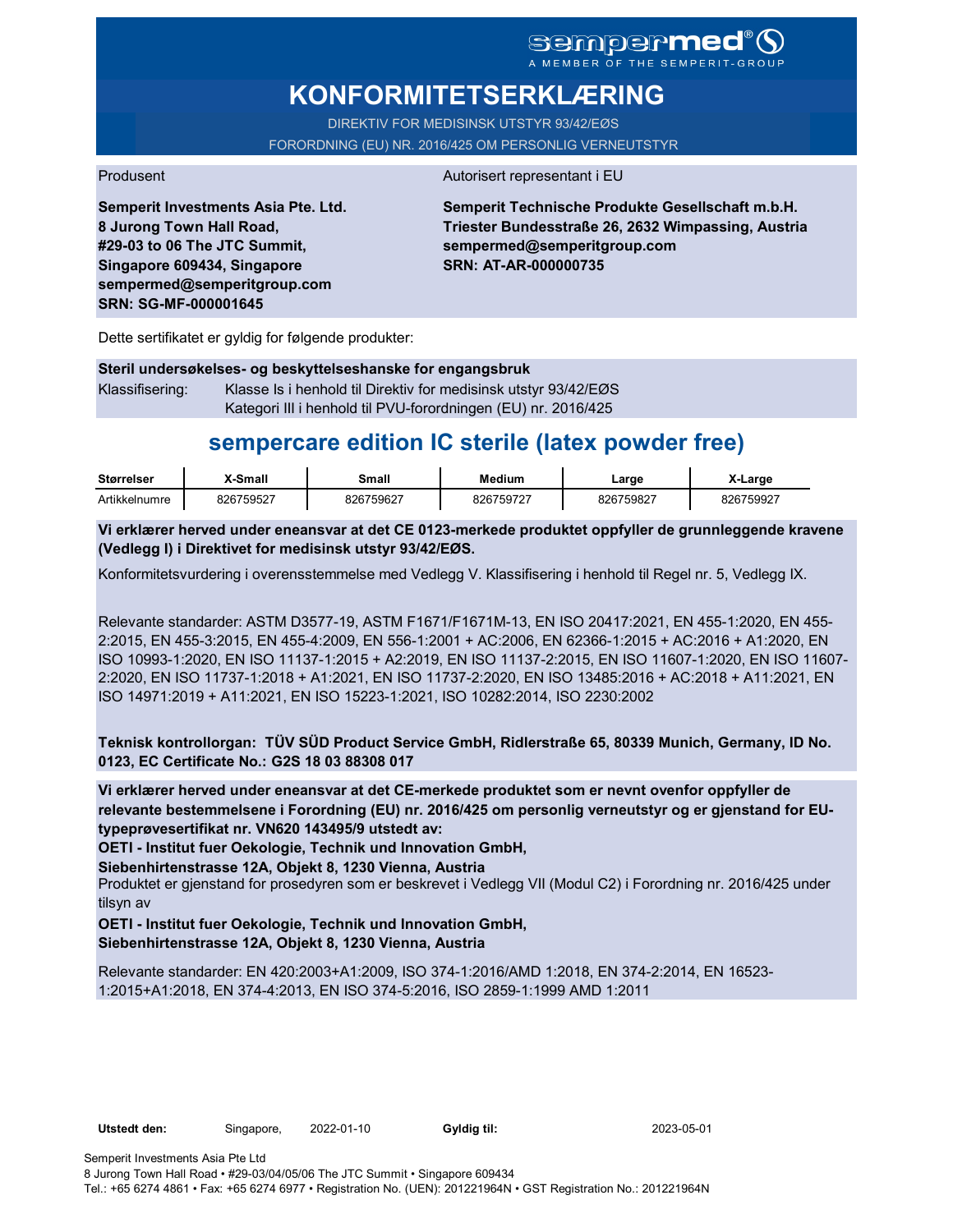A MEMBER OF THE SEMPERIT-GROUP

# **VAATIMUSTENMUKAISUUSVAKUUTUS**

LÄÄKINNÄLLISIÄ LAITTEITA KOSKEVA DIREKTIIVI 93/42/ETY HENKILÖNSUOJAIMISTA ANNETTU ASETUS (EU) 2016/425

Valmistaja EU:n valtuutettu edustaja

**Semperit Investments Asia Pte. Ltd. 8 Jurong Town Hall Road, #29-03 to 06 The JTC Summit, Singapore 609434, Singapore sempermed@semperitgroup.com SRN: SG-MF-000001645**

**Semperit Technische Produkte Gesellschaft m.b.H. Triester Bundesstraße 26, 2632 Wimpassing, Austria sempermed@semperitgroup.com SRN: AT-AR-000000735**

Tämä sertifikaatti koskee seuraavia tuotteita:

| Kertakäyttöinen steriili tutkimus- ja suojakäsine |                                                                              |  |  |  |  |  |
|---------------------------------------------------|------------------------------------------------------------------------------|--|--|--|--|--|
| Luokitus:                                         | Luokka Is lääkinnällisiä laitteita koskevan direktiivin 93/42/ETY mukaisesti |  |  |  |  |  |
|                                                   | Luokka III henkilönsuojaimista annetun asetuksen (EU) 2016/425 mukaisesti    |  |  |  |  |  |

## **sempercare edition IC sterile (latex powder free)**

| Koot               | X-Small   | Smal      | <b>Medium</b> | Large     | ∡-Large   |
|--------------------|-----------|-----------|---------------|-----------|-----------|
| -<br>l uotenumerot | 826759527 | 826759627 | 826759727     | 826759827 | 826759927 |

**Täten vahvistamme yksinomaisella vastuullamme, että CE 0123-merkityt tuotteet vastaavat lääkinnällisiä laitteita koskevan direktiivin 93/42/ETY mukaisia perustavanlaatuisia vaatimuksia (liite I).**

Vaatimustenmukaisuuden arviointi liitteen V mukaan, luokittelu liitteen IX, säännön 5 mukaan.

Sovelletut standardit: ASTM D3577-19, ASTM F1671/F1671M-13, EN ISO 20417:2021, EN 455-1:2020, EN 455- 2:2015, EN 455-3:2015, EN 455-4:2009, EN 556-1:2001 + AC:2006, EN 62366-1:2015 + AC:2016 + A1:2020, EN ISO 10993-1:2020, EN ISO 11137-1:2015 + A2:2019, EN ISO 11137-2:2015, EN ISO 11607-1:2020, EN ISO 11607- 2:2020, EN ISO 11737-1:2018 + A1:2021, EN ISO 11737-2:2020, EN ISO 13485:2016 + AC:2018 + A11:2021, EN ISO 14971:2019 + A11:2021, EN ISO 15223-1:2021, ISO 10282:2014, ISO 2230:2002

**Ilmoitettu laitos: TÜV SÜD Product Service GmbH, Ridlerstraße 65, 80339 Munich, Germany, ID No. 0123, EC Certificate No.: G2S 18 03 88308 017**

**Täten vahvistamme yksinomaisella vastuullamme, että yllä mainitut CE-merkityt tuotteet vastaavat henkilönsuojaimista annetun asetuksen (EU) 2016/425 mukaisia perustavanlaatuisia vaatimuksia ja niihin sovelletaan EU:n tyyppitarkastustodistusta nro VN620 143495/9 laadittu :**

**OETI - Institut fuer Oekologie, Technik und Innovation GmbH,** 

**Siebenhirtenstrasse 12A, Objekt 8, 1230 Vienna, Austria**

Tuotteet ovat asetuksen liitteen VII (moduuli C2) mukaisen menettelyn kohteena, valvonnan suorittaa

### **OETI - Institut fuer Oekologie, Technik und Innovation GmbH,**

### **Siebenhirtenstrasse 12A, Objekt 8, 1230 Vienna, Austria**

Sovelletut standardit: EN 420:2003+A1:2009, ISO 374-1:2016/AMD 1:2018, EN 374-2:2014, EN 16523- 1:2015+A1:2018, EN 374-4:2013, EN ISO 374-5:2016, ISO 2859-1:1999 AMD 1:2011

**Laadittu :** Singapore, 2022-01-10 **Voimassa (asti):** 2023-05-01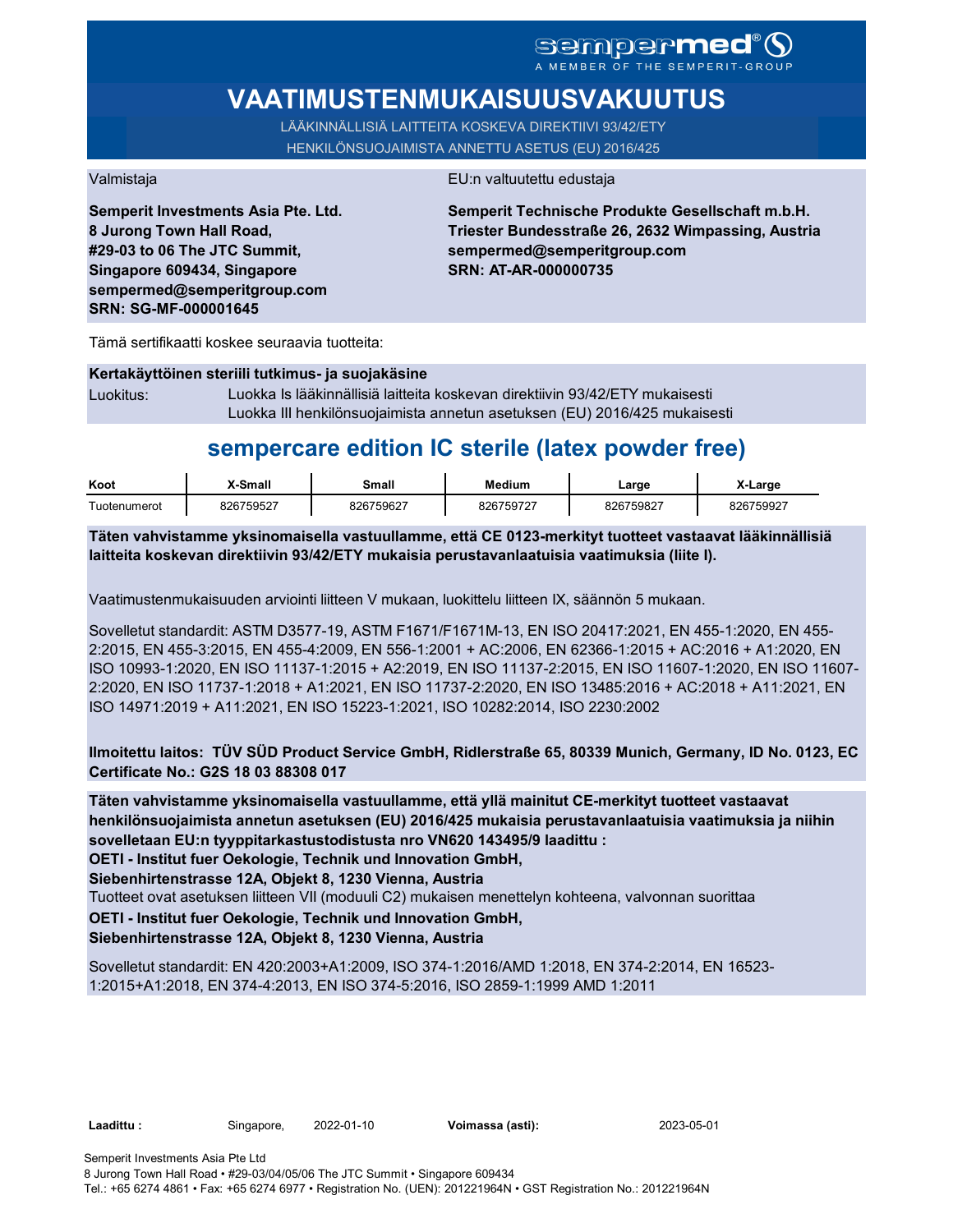### **Sempermed** MEMBER OF THE SEMPERIT-GROUP

# **ATITIKTIES DEKLARACIJA**

DIREKTYVA DĖL MEDICINOS PRIETAISŲ 93/42/EEB REGLAMENTAS (ES) 2016/425 DĖL ASMENINIŲ APSAUGOS PRIEMONIŲ

Gamintojas **ES** jgaliotas asmuo

**Semperit Investments Asia Pte. Ltd. 8 Jurong Town Hall Road, #29-03 to 06 The JTC Summit, Singapore 609434, Singapore sempermed@semperitgroup.com SRN: SG-MF-000001645**

**Semperit Technische Produkte Gesellschaft m.b.H. Triester Bundesstraße 26, 2632 Wimpassing, Austria sempermed@semperitgroup.com SRN: AT-AR-000000735**

Šis sertifikatas galioja toliau nurodytiems produktams:

### **Sterilios vienkartinio naudojimo apžiūros ir apsauginės pirštinės**

Klasifikacija: Is klasė pagal direktyvą dėl medicinos prietaisų 93/42/EEB III kategorija pagal reglamentą (ES) 2016/425 dėl asmeninių apsaugos priemonių

# **sempercare edition IC sterile (latex powder free)**

| Dvdžiai       | X-Small   | Small     | Medium    | ∟arɑe     | X-Large   |
|---------------|-----------|-----------|-----------|-----------|-----------|
| Prekiu numeri | 826759527 | 826759627 | 826759727 | 826759827 | 826759927 |

**Prisiimdami visą atsakomybę šiuo dokumentu patvirtiname, kad CE 0123 paženklinti produktai atitinka svarbiausius direktyvos dėl medicinos prietaisų 93/42/EEB reikalavimus (I priedas).**

Atitikties vertinimas pagal V priedą. Klasifikacija pagal IX priedo 5 taisyklę.

Taikomi standartai: ASTM D3577-19, ASTM F1671/F1671M-13, EN ISO 20417:2021, EN 455-1:2020, EN 455- 2:2015, EN 455-3:2015, EN 455-4:2009, EN 556-1:2001 + AC:2006, EN 62366-1:2015 + AC:2016 + A1:2020, EN ISO 10993-1:2020, EN ISO 11137-1:2015 + A2:2019, EN ISO 11137-2:2015, EN ISO 11607-1:2020, EN ISO 11607-2:2020, EN ISO 11737-1:2018 + A1:2021, EN ISO 11737-2:2020, EN ISO 13485:2016 + AC:2018 + A11:2021, EN ISO 14971:2019 + A11:2021, EN ISO 15223-1:2021, ISO 10282:2014, ISO 2230:2002

**Notifikuotoji įstaiga: TÜV SÜD Product Service GmbH, Ridlerstraße 65, 80339 Munich, Germany, ID No. 0123, EC Certificate No.: G2S 18 03 88308 017**

**Prisiimdami visą atsakomybę, šiuo dokumentu patvirtiname, kad anksčiau paminėti CE paženklinti produktai atitinka svarbiausius direktyvos dėl asmeninių apsaugos priemonių (ES) 2016/425 reikalavimus ir yra ES tipo tyrimo sertifikato Nr. objektas. VN620 143495/9 išduota :**

**OETI - Institut fuer Oekologie, Technik und Innovation GmbH,** 

**Siebenhirtenstrasse 12A, Objekt 8, 1230 Vienna, Austria**

Produktai yra metodo objektas pagal direktyvos VII priedą (modulis C2) prižiūrint

**OETI - Institut fuer Oekologie, Technik und Innovation GmbH,** 

### **Siebenhirtenstrasse 12A, Objekt 8, 1230 Vienna, Austria**

Taikomi standartai: EN 420:2003+A1:2009, ISO 374-1:2016/AMD 1:2018, EN 374-2:2014, EN 16523- 1:2015+A1:2018, EN 374-4:2013, EN ISO 374-5:2016, ISO 2859-1:1999 AMD 1:2011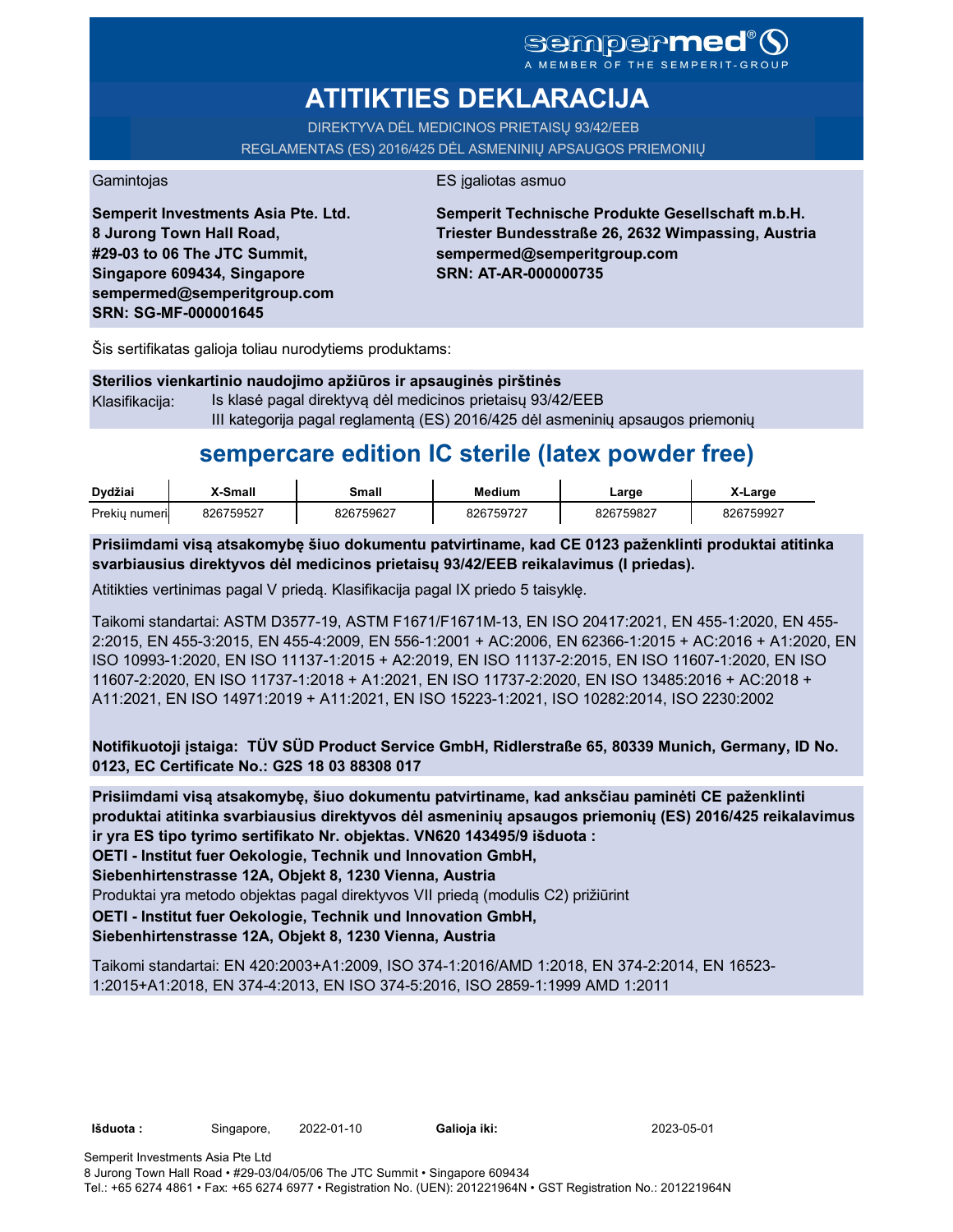# SGMDGP**MCC**<sup>®</sup>

# **ATBILSTĪBAS DEKLARĀCIJA**

MEDICĪNAS IERĪČU DIREKTĪVA 93/42/EEK

REGULA (ES) 2016/425 PAR INDIVIDUĀLAJIEM AIZSARDZĪBAS LĪDZEKLIEM

#### Likumīgais ražotājs **Pilnvarotais pārstāvis ES**

**Semperit Investments Asia Pte. Ltd. 8 Jurong Town Hall Road, #29-03 to 06 The JTC Summit, Singapore 609434, Singapore sempermed@semperitgroup.com SRN: SG-MF-000001645**

**Semperit Technische Produkte Gesellschaft m.b.H. Triester Bundesstraße 26, 2632 Wimpassing, Austria sempermed@semperitgroup.com SRN: AT-AR-000000735**

Šis sertifikāts ir derīgs šādam produktam:

| Sterili izmeklēšanas aizsargcimdi vienreizējai lietošanai |                                                          |  |  |  |
|-----------------------------------------------------------|----------------------------------------------------------|--|--|--|
| Klasifikācija:                                            | Is klase saskanā ar medicīnas ierīču direktīvu 93/42/EEK |  |  |  |
|                                                           | III kategorija saskaņā ar IAL Regulu (ES) 2016/425       |  |  |  |

## **sempercare edition IC sterile (latex powder free)**

| Izmēri         | X-Small   | Small     | Medium    | _arge     | X-Large   |
|----------------|-----------|-----------|-----------|-----------|-----------|
| Artikula numur | 826759527 | 826759627 | 826759727 | 826759827 | 826759927 |

**Ar šo mēs apliecinām, ka iepriekš aprakstītais produkts ar CE 0123 marķējumu atbilst medicīnas ierīču 93/42/EEK direktīvas pamatprasībām (I pielikums).**

Atbilstības novērtējums saskaņā ar V pielikumu. Klasifikācija saskaņā ar IX pielikuma 5. noteikumu.

Piemērotie standarti: ASTM D3577-19, ASTM F1671/F1671M-13, EN ISO 20417:2021, EN 455-1:2020, EN 455- 2:2015, EN 455-3:2015, EN 455-4:2009, EN 556-1:2001 + AC:2006, EN 62366-1:2015 + AC:2016 + A1:2020, EN ISO 10993-1:2020, EN ISO 11137-1:2015 + A2:2019, EN ISO 11137-2:2015, EN ISO 11607-1:2020, EN ISO 11607-2:2020, EN ISO 11737-1:2018 + A1:2021, EN ISO 11737-2:2020, EN ISO 13485:2016 + AC:2018 + A11:2021, EN ISO 14971:2019 + A11:2021, EN ISO 15223-1:2021, ISO 10282:2014, ISO 2230:2002

**Pilnvarotā iestāde: TÜV SÜD Product Service GmbH, Ridlerstraße 65, 80339 Munich, Germany, ID No. 0123, EC Certificate No.: G2S 18 03 88308 017**

**Ar šo mēs apliecinām, ka iepriekš aprakstītais produkts ar CE marķējumu atbilst Regulas (ES) 2016/425 par individuālajiem aizsardzības līdzekļiem piemērojamajiem noteikumiem un ir identisks individuālajiem aizsardzības līdzekļiem, uz kuriem attiecas ES tipa pārbaudes sertifikāts Nr. VN620 143495/9 izdots :**

un uz to attiecas Regulas (ES) 2016/425 VII pielikumā (C2 modulis) noteiktā procedūra **OETI - Institut fuer Oekologie, Technik und Innovation GmbH, OETI - Institut fuer Oekologie, Technik und Innovation GmbH, Siebenhirtenstrasse 12A, Objekt 8, 1230 Vienna, Austria**

### **Siebenhirtenstrasse 12A, Objekt 8, 1230 Vienna, Austria**

Piemērotie standarti: EN 420:2003+A1:2009, ISO 374-1:2016/AMD 1:2018, EN 374-2:2014, EN 16523- 1:2015+A1:2018, EN 374-4:2013, EN ISO 374-5:2016, ISO 2859-1:1999 AMD 1:2011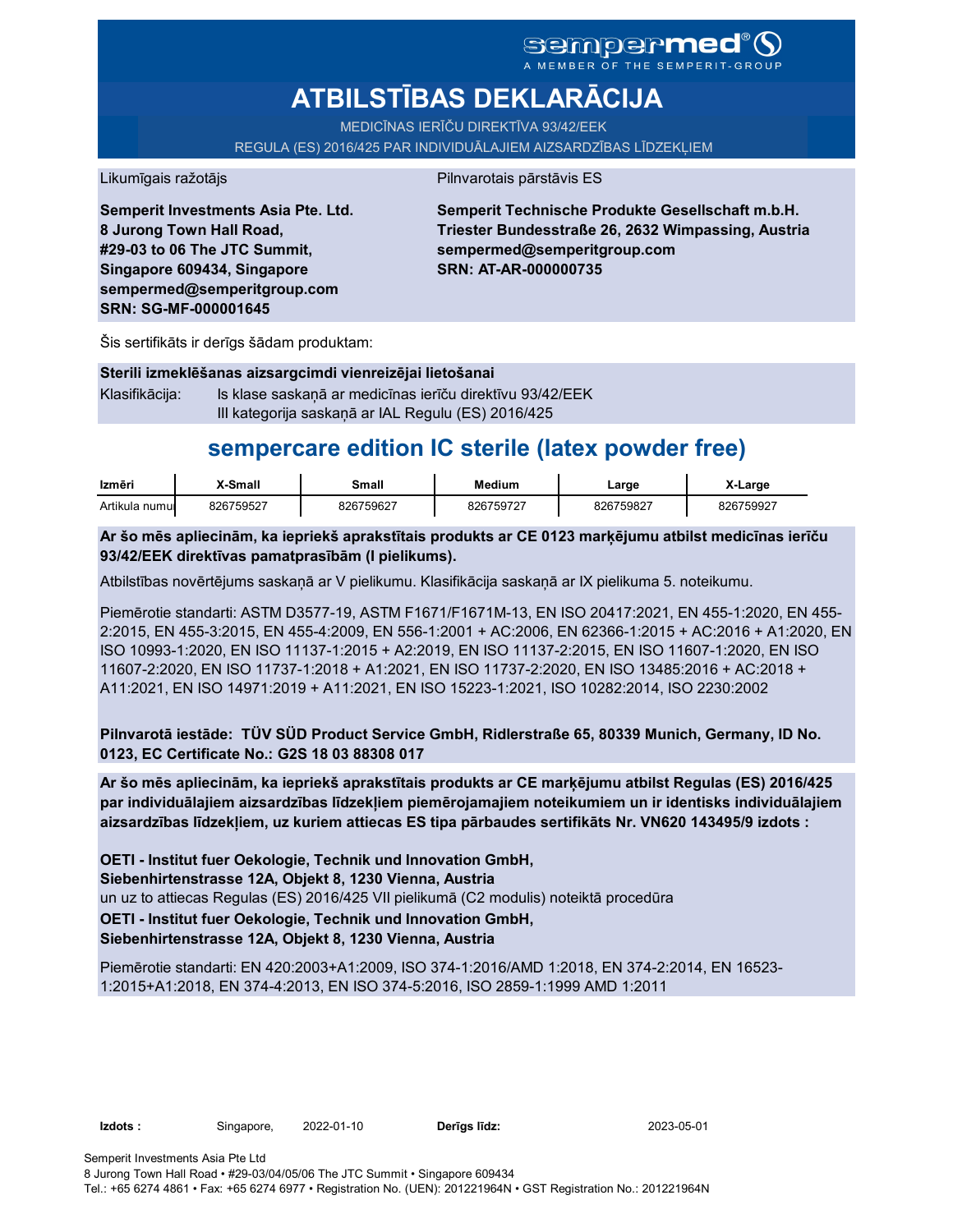### **Sempermed** A MEMBER OF THE SEMPERIT-GROUP

# **VASTAVUSDEKLARATSIOON**

MEDITSIINITOODETE DIREKTIIV 93/42/EMÜ ISIKUKAITSEVAHENDITE MÄÄRUS (EL) 2016/425

Tootja Volitatud esindaja EL-is

**Semperit Investments Asia Pte. Ltd. 8 Jurong Town Hall Road, #29-03 to 06 The JTC Summit, Singapore 609434, Singapore sempermed@semperitgroup.com SRN: SG-MF-000001645**

**Semperit Technische Produkte Gesellschaft m.b.H. Triester Bundesstraße 26, 2632 Wimpassing, Austria sempermed@semperitgroup.com SRN: AT-AR-000000735**

See sertifikaat kehtib järgmistele toodetele:

#### **Steriilne läbivaatus- ja kaitsekinnas ühekordseks kasutuseks**

Klassifikatsioon: Is klass kooskõlas meditsiinitoodete direktiiviga 93/42/EMÜ III kategooria kooskõlas isikukaitsevahendite määrusega (EL) 2016/425

## **sempercare edition IC sterile (latex powder free)**

| <b>Suurused</b> | Small-    | Small     | Medium    | Large     | X-Large   |
|-----------------|-----------|-----------|-----------|-----------|-----------|
| Footenumbrid    | 826759527 | 826759627 | 826759727 | 826759827 | 826759927 |

### **Kinnitame oma ainuvastutusel, et CE 0123-märgisega tooted on kooskõlas meditsiinitoodete direktiivi 93/42/EMÜ peamiste nõuetega (I lisa).**

Vastavushindamine kooskõlas V lisaga. Klassifikatsioon kooskõlas IX lisa 5. reegliga.

Kohaldatud normid: ASTM D3577-19, ASTM F1671/F1671M-13, EN ISO 20417:2021, EN 455-1:2020, EN 455- 2:2015, EN 455-3:2015, EN 455-4:2009, EN 556-1:2001 + AC:2006, EN 62366-1:2015 + AC:2016 + A1:2020, EN ISO 10993-1:2020, EN ISO 11137-1:2015 + A2:2019, EN ISO 11137-2:2015, EN ISO 11607-1:2020, EN ISO 11607- 2:2020, EN ISO 11737-1:2018 + A1:2021, EN ISO 11737-2:2020, EN ISO 13485:2016 + AC:2018 + A11:2021, EN ISO 14971:2019 + A11:2021, EN ISO 15223-1:2021, ISO 10282:2014, ISO 2230:2002

**Teavitatud asutus: TÜV SÜD Product Service GmbH, Ridlerstraße 65, 80339 Munich, Germany, ID No. 0123, EC Certificate No.: G2S 18 03 88308 017**

**Kinnitame oma ainuvastutusel, et eespool nimetatud CE-märgistusega tooted on kooskõlas isikukaitsevahendite määruse (EL) 2016/425 põhisätetega ning on identsed isikukaitsevahenditega, mille kohta on välja antud EÜ tüübihindamistõend nrVN620 143495/9 välja :**

Toodetele kohaldub määruse VII lisa (moodul C2) menetlus, mille üle teostab järelevalvet **OETI - Institut fuer Oekologie, Technik und Innovation GmbH, OETI - Institut fuer Oekologie, Technik und Innovation GmbH, Siebenhirtenstrasse 12A, Objekt 8, 1230 Vienna, Austria**

### **Siebenhirtenstrasse 12A, Objekt 8, 1230 Vienna, Austria**

Kohaldatud normid: EN 420:2003+A1:2009, ISO 374-1:2016/AMD 1:2018, EN 374-2:2014, EN 16523- 1:2015+A1:2018, EN 374-4:2013, EN ISO 374-5:2016, ISO 2859-1:1999 AMD 1:2011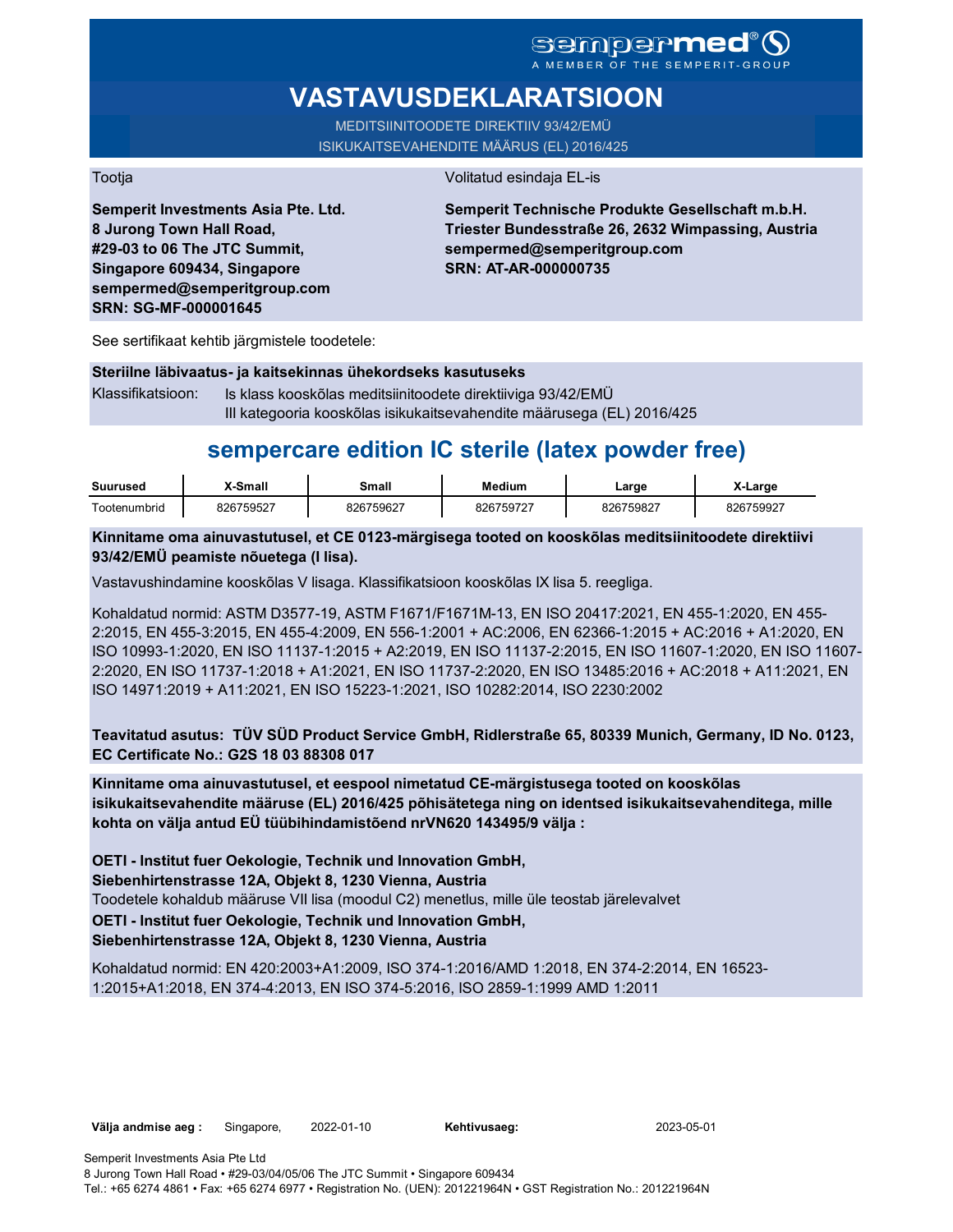A MEMBER OF THE SEMPERIT-

# **PROHLÁŠENÍ O SHODĚ**

SMĚRNICE O ZDRAVOTNICKÝCH PROSTŘEDCÍCH 93/42/EHS NAŘÍZENÍ (EU) 2016/425 PRO OSOBNÍ OCHRANNÉ PROSTŘEDKY

### Výrobce EU zplnomocněný zástupce

**Semperit Investments Asia Pte. Ltd. 8 Jurong Town Hall Road, #29-03 to 06 The JTC Summit, Singapore 609434, Singapore sempermed@semperitgroup.com SRN: SG-MF-000001645**

**Semperit Technische Produkte Gesellschaft m.b.H. Triester Bundesstraße 26, 2632 Wimpassing, Austria sempermed@semperitgroup.com SRN: AT-AR-000000735**

Tento certifikát je platný pro následující produkty:

**Sterilní vyšetřovací a ochranné rukavice pro jednorázové použití** Klasifikace Třída Is podle směrnice o zdravotnických prostředcích 93/42/EEC Kategorie III podle nařízení o OOP (EU) 2016/425

## **sempercare edition IC sterile (latex powder free)**

| Velikosti      | <b>X-Small</b> | Small     | <b>Medium</b> | ∟arge     | X-Large   |
|----------------|----------------|-----------|---------------|-----------|-----------|
| Císlo produktu | 826759527      | 826759627 | 826759727     | 826759827 | 826759927 |

**Tímto potvrzujeme s výlučnou odpovědností, že produkty označené CE 0123 souhlasí se základními požadavky (příloha I) směrnice o zdravotnických prostředcích 93/42/EHS.**

Posuzování shody podle přílohy V. Klasifikace podle pravidla 5, příloha IX.

Použité normy: ASTM D3577-19, ASTM F1671/F1671M-13, EN ISO 20417:2021, EN 455-1:2020, EN 455- 2:2015, EN 455-3:2015, EN 455-4:2009, EN 556-1:2001 + AC:2006, EN 62366-1:2015 + AC:2016 + A1:2020, EN ISO 10993-1:2020, EN ISO 11137-1:2015 + A2:2019, EN ISO 11137-2:2015, EN ISO 11607-1:2020, EN ISO 11607-2:2020, EN ISO 11737-1:2018 + A1:2021, EN ISO 11737-2:2020, EN ISO 13485:2016 + AC:2018 + A11:2021, EN ISO 14971:2019 + A11:2021, EN ISO 15223-1:2021, ISO 10282:2014, ISO 2230:2002

**Uvedená místa: TÜV SÜD Product Service GmbH, Ridlerstraße 65, 80339 Munich, Germany, ID No. 0123, EC Certificate No.: G2S 18 03 88308 017**

**Tímto potvrzujeme s výlučnou odpovědností, že výše uvedené produkty označené jako CE souhlasí s příslušnými ustanoveními nařízení (EU) 2016/425 pro Osobní ochranné prostředky a jsou předmětem přezkoušení EU č.VN620 143495/9 vystaveno :**

**OETI - Institut fuer Oekologie, Technik und Innovation GmbH,** 

**Siebenhirtenstrasse 12A, Objekt 8, 1230 Vienna, Austria**

Produkty jsou předmětem procesu podle dodatku VII (moduly, C2) nařízení pod dohledem

**OETI - Institut fuer Oekologie, Technik und Innovation GmbH,** 

**Siebenhirtenstrasse 12A, Objekt 8, 1230 Vienna, Austria**

Použité normy: EN 420:2003+A1:2009, ISO 374-1:2016/AMD 1:2018, EN 374-2:2014, EN 16523- 1:2015+A1:2018, EN 374-4:2013, EN ISO 374-5:2016, ISO 2859-1:1999 AMD 1:2011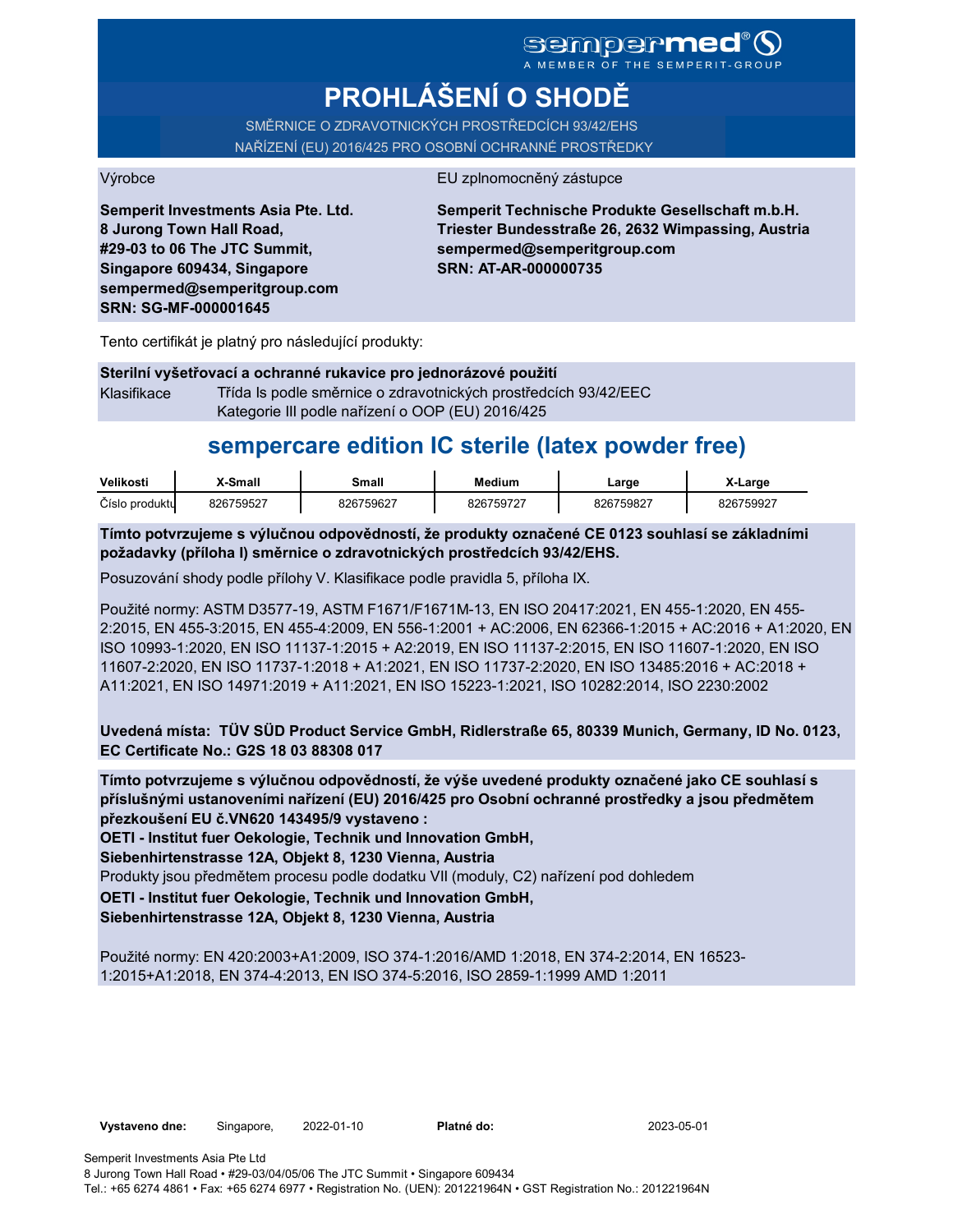# **sempermed**®

A MEMBER OF THE SEMPERIT-GROUP

# **VYHLÁSENIE O ZHODE**

SMERNICA 93/42/EHS EURÓPSKEHO PARLAMENTU A RADY o zdravotníckych pomôckach

NARIADENIE EURÓPSKEHO PARLAMENTU A RADY (EÚ) 2016/425 O OSOBNÝCH OCHRANNÝCH

**PROSTRIEDKOCH** 

Výrobca Splnomocnenec pre EÚ

**Semperit Investments Asia Pte. Ltd. 8 Jurong Town Hall Road, #29-03 to 06 The JTC Summit, Singapore 609434, Singapore sempermed@semperitgroup.com SRN: SG-MF-000001645**

**Semperit Technische Produkte Gesellschaft m.b.H. Triester Bundesstraße 26, 2632 Wimpassing, Austria sempermed@semperitgroup.com SRN: AT-AR-000000735**

Tento certifikát je platný pre nasledujúce body:

#### **Sterilné vyšetrovacie a ochranné rukavice na jedno použitie** Klasifikácia: Trieda Is podľa smernice 93/42/EHS o zdravotníckych pomôckach Kategória III podľa Nariadenia o osobných ochranných pomôckach (EU) 2016/425

# **sempercare edition IC sterile (latex powder free)**

| Veľkosti      | <b>X-Small</b> | Small     | Medium    | Large     | X-Large   |
|---------------|----------------|-----------|-----------|-----------|-----------|
| Výrobné čísla | 826759527      | 826759627 | 826759727 | 826759827 | 826759927 |

**Týmto vo svojej výhradnej zodpovednosti potvrdzujeme, že výrobky označené symbolom CE 0123 sú v súlade so základnými požiadavkami (Príloha I) Nariadenia 93/42/EHS o zdravotníckych pomôckach.**

Posudzovanie zhody podľa prílohy V. Klasifikácia podľa Pravidla 5, prílohy IX.

Súvisiace normy: ASTM D3577-19, ASTM F1671/F1671M-13, EN ISO 20417:2021, EN 455-1:2020, EN 455- 2:2015, EN 455-3:2015, EN 455-4:2009, EN 556-1:2001 + AC:2006, EN 62366-1:2015 + AC:2016 + A1:2020, EN ISO 10993-1:2020, EN ISO 11137-1:2015 + A2:2019, EN ISO 11137-2:2015, EN ISO 11607-1:2020, EN ISO 11607-2:2020, EN ISO 11737-1:2018 + A1:2021, EN ISO 11737-2:2020, EN ISO 13485:2016 + AC:2018 + A11:2021, EN ISO 14971:2019 + A11:2021, EN ISO 15223-1:2021, ISO 10282:2014, ISO 2230:2002

**Menovaná pozícia: TÜV SÜD Product Service GmbH, Ridlerstraße 65, 80339 Munich, Germany, ID No. 0123, EC Certificate No.: G2S 18 03 88308 017**

**Týmto vo svojej výhradnej zodpovednosti potvrdzujeme, že výrobky označené symbolom CE sú v súlade so smerodajnými ustanoveniami Nariadenia (EÚ) 2016/425 o osobných ochranných prostriedkoch a sú predmetom EU - Osvedčenia o typovej skúške č. VN620 143495/9 vyhotovené :**

**OETI - Institut fuer Oekologie, Technik und Innovation GmbH,** 

**Siebenhirtenstrasse 12A, Objekt 8, 1230 Vienna, Austria**

Výrobky sú predmetom konania podľa dodatku VII (moduly C2) Nariadenia pod dohľadom

**OETI - Institut fuer Oekologie, Technik und Innovation GmbH,** 

**Siebenhirtenstrasse 12A, Objekt 8, 1230 Vienna, Austria**

Súvisiace normy: EN 420:2003+A1:2009, ISO 374-1:2016/AMD 1:2018, EN 374-2:2014, EN 16523- 1:2015+A1:2018, EN 374-4:2013, EN ISO 374-5:2016, ISO 2859-1:1999 AMD 1:2011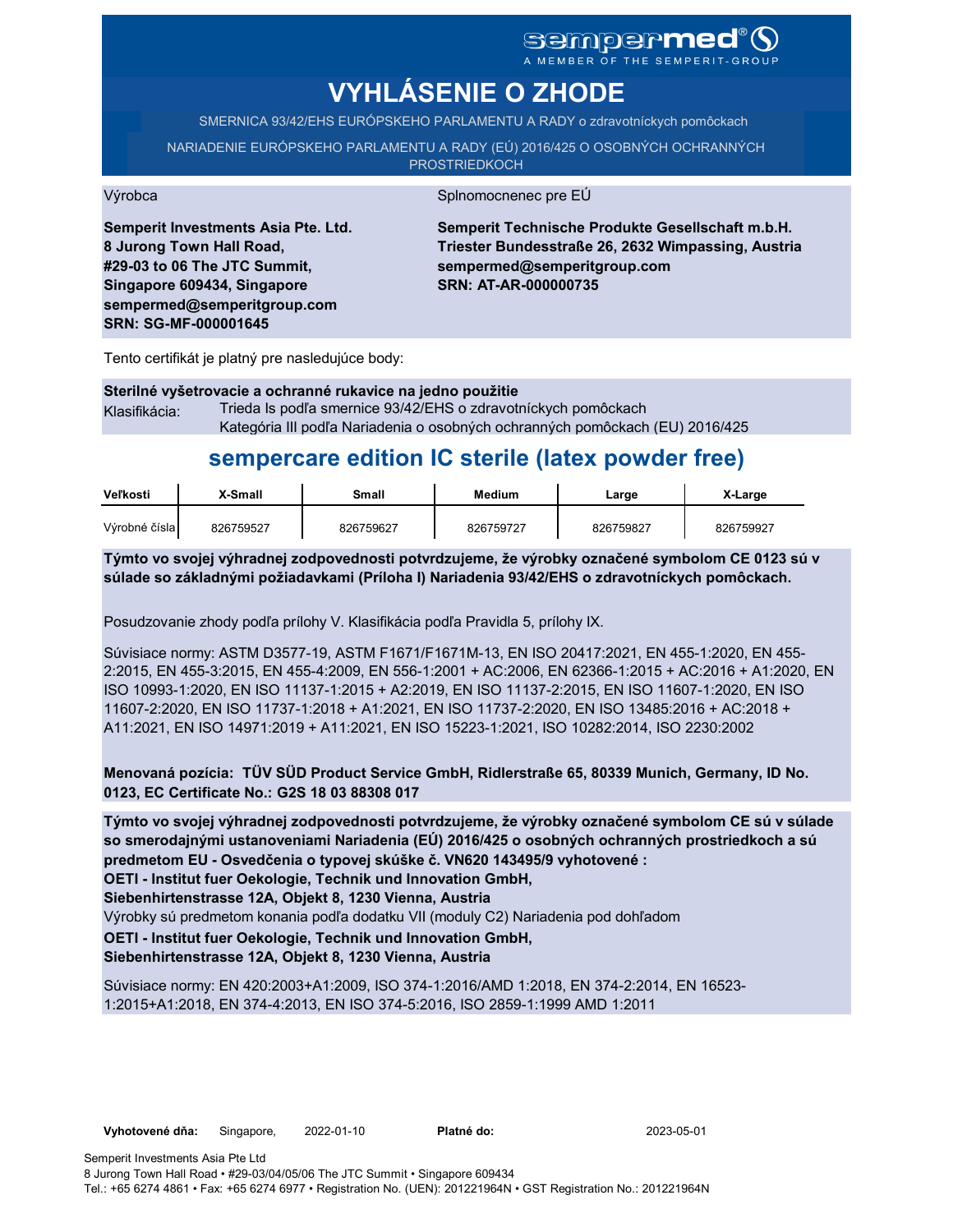# SGMDGP**MEd®** O

**MEGFELELŐSÉGI NYILATKOZAT**

ORVOSTECHNIKAI ESZKÖZÖKRŐL SZÓLÓ 93/42/EGK IRÁNYELV EGYÉNI VÉDŐESZKÖZÖKRŐL SZÓLÓ 2016/425/EU RENDELET

### Gyártó EU-meghatalmazott

**Semperit Investments Asia Pte. Ltd. 8 Jurong Town Hall Road, #29-03 to 06 The JTC Summit, Singapore 609434, Singapore sempermed@semperitgroup.com SRN: SG-MF-000001645**

**Semperit Technische Produkte Gesellschaft m.b.H. Triester Bundesstraße 26, 2632 Wimpassing, Austria sempermed@semperitgroup.com SRN: AT-AR-000000735**

Ez a tanúsítvány a következő termékekre érvényes:

| Egyszer használatos, steril vizsgálati- és védőkesztyű |                                                                             |  |  |  |
|--------------------------------------------------------|-----------------------------------------------------------------------------|--|--|--|
| Osztályozás:                                           | Is. osztály az orvostechnikai eszközökről szóló 93/42/EGK irányely szerint  |  |  |  |
|                                                        | III. kategória az egyéni védőeszközökről szóló 2016/425/EU rendelet szerint |  |  |  |

## **sempercare edition IC sterile (latex powder free)**

| Méretek    | X-Small   | Small     | Medium    | Large     | ∡-Large   |
|------------|-----------|-----------|-----------|-----------|-----------|
| Cikkszámok | 826759527 | 826759627 | 826759727 | 826759827 | 826759927 |

**Ezennel kizárólagos felelősségünk mellett kijelentjük, hogy a CE 0123 jelzésű termékek megfelelnek az orvostechnikai eszközökről szóló 93/42/EWG irányelv alapvető előírásainak.**

Megfelelőségi értékelés az V. fejezet szerint, Osztályozás a IX. melléklet 5. szabálya szerint

Alkalmazott szabványok: ASTM D3577-19, ASTM F1671/F1671M-13, EN ISO 20417:2021, EN 455-1:2020, EN 455-2:2015, EN 455-3:2015, EN 455-4:2009, EN 556-1:2001 + AC:2006, EN 62366-1:2015 + AC:2016 + A1:2020, EN ISO 10993-1:2020, EN ISO 11137-1:2015 + A2:2019, EN ISO 11137-2:2015, EN ISO 11607- 1:2020, EN ISO 11607-2:2020, EN ISO 11737-1:2018 + A1:2021, EN ISO 11737-2:2020, EN ISO 13485:2016 + AC:2018 + A11:2021, EN ISO 14971:2019 + A11:2021, EN ISO 15223-1:2021, ISO 10282:2014, ISO 2230:2002

**Bejelentett szervezet: TÜV SÜD Product Service GmbH, Ridlerstraße 65, 80339 Munich, Germany, ID No. 0123, EC Certificate No.: G2S 18 03 88308 017**

**OETI - Institut fuer Oekologie, Technik und Innovation GmbH, Ezennel kizárólagos felelősségünk mellett kijelentjük, hogy a fent említett CE jelzésű termékek megfelelnek az egyéni védőeszközökre irányuló 2016/425/EU rendelet vonatkozó előírásainak és vonatkozik rájuk a megfelelő számú EU-típusvizsgálati tanúsítvány VN620 143495/9 kelt :**

**Siebenhirtenstrasse 12A, Objekt 8, 1230 Vienna, Austria**

A termékekre vonatkozik a rendelet VII. melléklete (C2 modul) szerinti eljárás a következő személy felügyelete mellett:

**OETI - Institut fuer Oekologie, Technik und Innovation GmbH, Siebenhirtenstrasse 12A, Objekt 8, 1230 Vienna, Austria**

Alkalmazott szabványok: EN 420:2003+A1:2009, ISO 374-1:2016/AMD 1:2018, EN 374-2:2014, EN 16523- 1:2015+A1:2018, EN 374-4:2013, EN ISO 374-5:2016, ISO 2859-1:1999 AMD 1:2011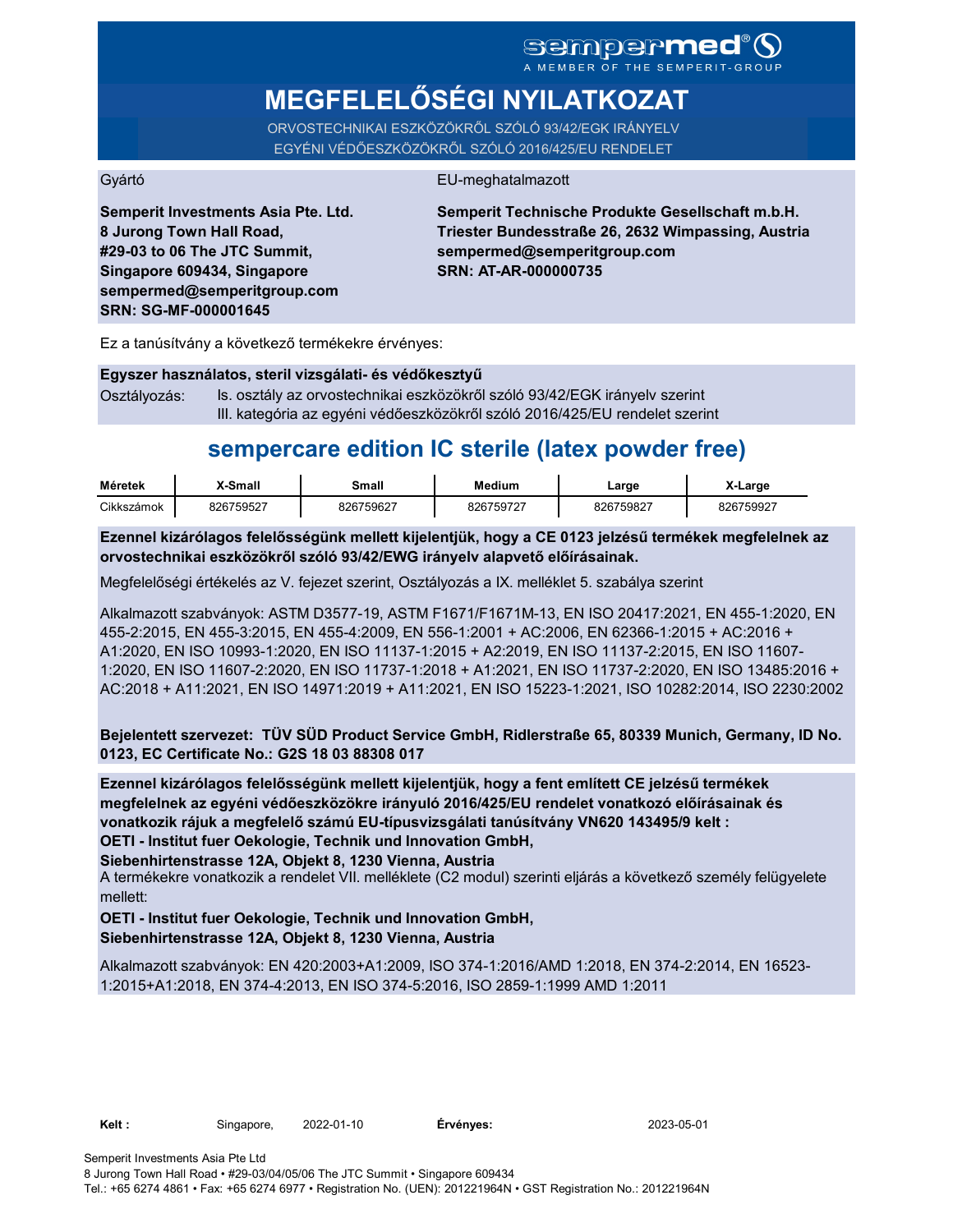MEMBER OF THE SEMPERIT

# **IZJAVA O SKLADNOSTI**

DIREKTIVA O MEDICINSKIH PRIPOMOČKIH 93/42/EGS UREDBA (EU) 2016/425 ZA OSEBNO VAROVALNO OPREMO

**Semperit Investments Asia Pte. Ltd. 8 Jurong Town Hall Road, #29-03 to 06 The JTC Summit, Singapore 609434, Singapore sempermed@semperitgroup.com SRN: SG-MF-000001645**

### Proizvajalec Pooblaščen zastopnik EU

**Semperit Technische Produkte Gesellschaft m.b.H. Triester Bundesstraße 26, 2632 Wimpassing, Austria sempermed@semperitgroup.com SRN: AT-AR-000000735**

To potrdilo velja za naslednje izdelke:

**Sterilne zaščitne rokavice in rokavice za preglede za enkratno uporabo** Klasifikacija: Razred Is v skladu z Direktivo o medicinskih pripomočkih 93/42/EGS Kategorija III v skladu z Uredbo OVO (EU) 2016/425

## **sempercare edition IC sterile (latex powder free)**

| Velikosti         | <b>X-Small</b> | Small     | Medium    | ∟arqe     | <i>x</i> -Large |
|-------------------|----------------|-----------|-----------|-----------|-----------------|
| Številke izdelkov | 826759527      | 826759627 | 826759727 | 826759827 | 826759927       |

**S to izključno odgovornostjo izjavljamo, da so izdelki z oznako CE 0123 v skladu z bistvenimi zahtevami (Priloga I) Direktive za medicinske pripomočke 93/42/EGS.**

Ocena skladnosti v skladu s Prilogo V. Razvrstitev v skladu s Pravilom 5, Priloga IX.

Uporabljeni standardi: ASTM D3577-19, ASTM F1671/F1671M-13, EN ISO 20417:2021, EN 455-1:2020, EN 455-2:2015, EN 455-3:2015, EN 455-4:2009, EN 556-1:2001 + AC:2006, EN 62366-1:2015 + AC:2016 + A1:2020, EN ISO 10993-1:2020, EN ISO 11137-1:2015 + A2:2019, EN ISO 11137-2:2015, EN ISO 11607- 1:2020, EN ISO 11607-2:2020, EN ISO 11737-1:2018 + A1:2021, EN ISO 11737-2:2020, EN ISO 13485:2016 + AC:2018 + A11:2021, EN ISO 14971:2019 + A11:2021, EN ISO 15223-1:2021, ISO 10282:2014, ISO 2230:2002

**Priglašeni organ: TÜV SÜD Product Service GmbH, Ridlerstraße 65, 80339 Munich, Germany, ID No. 0123, EC Certificate No.: G2S 18 03 88308 017**

**S to izključno odgovornostjo izjavljamo, da so zgoraj navedeni izdelki z oznako CE v skladu z bistvenimi zahtevami Uredbe (EU) 2016/425 za osebno varovalno opremo in so predmet certifikata ES o pregledu tipa št. VN620 143495/9 izdano :**

**OETI - Institut fuer Oekologie, Technik und Innovation GmbH,** 

**Siebenhirtenstrasse 12A, Objekt 8, 1230 Vienna, Austria**

Izdelki so predmet postopka v skladu s Prilogo VII (modul C2) uredbe pod nadzorom

**OETI - Institut fuer Oekologie, Technik und Innovation GmbH,** 

**Siebenhirtenstrasse 12A, Objekt 8, 1230 Vienna, Austria**

Uporabljeni standardi: EN 420:2003+A1:2009, ISO 374-1:2016/AMD 1:2018, EN 374-2:2014, EN 16523- 1:2015+A1:2018, EN 374-4:2013, EN ISO 374-5:2016, ISO 2859-1:1999 AMD 1:2011

**Izdano dne:** Singapore, 2022-01-10 **Veljavno do:** 2023-05-01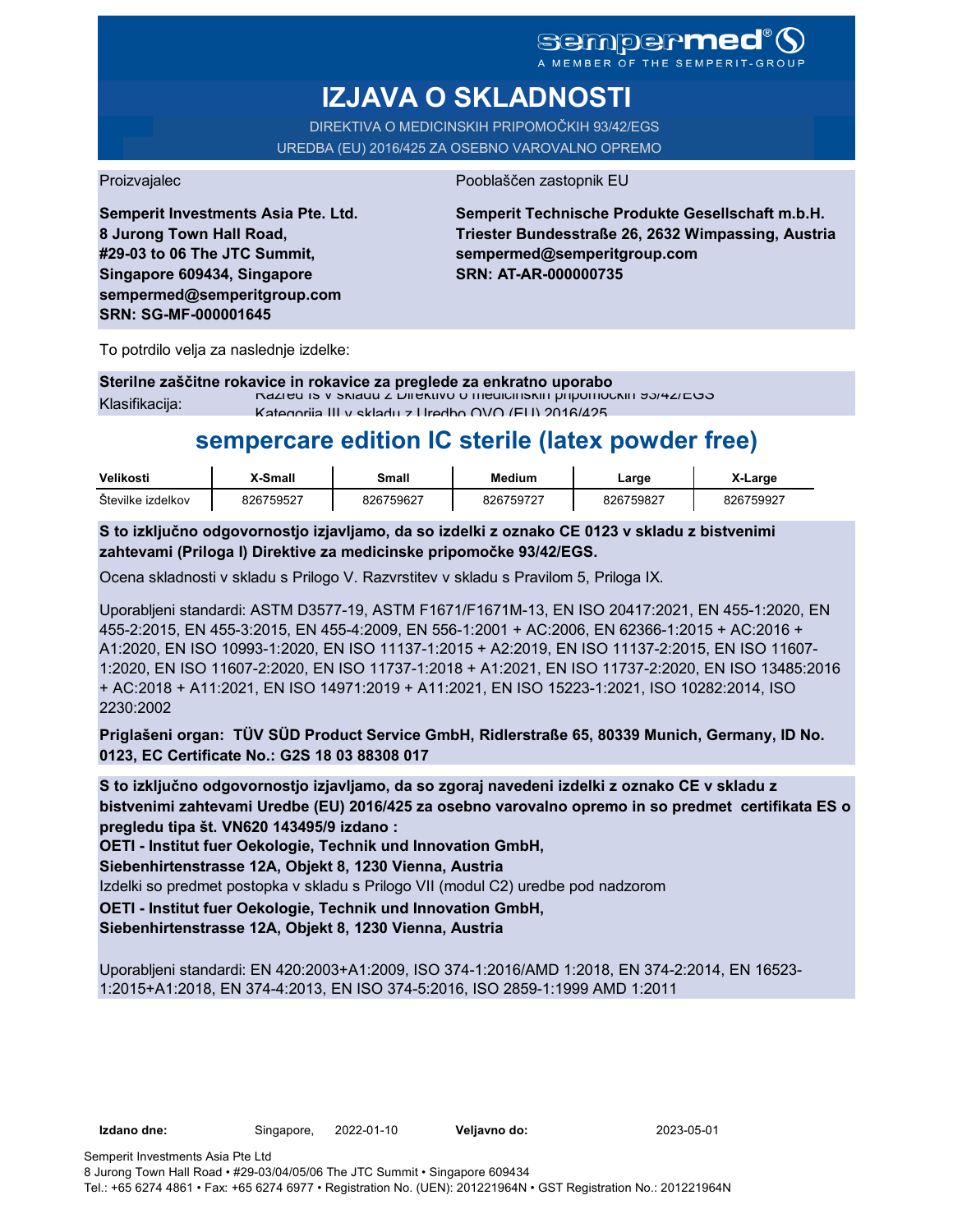### **sempermed AFMBER OF THE SEMPERIT.**

# **IZJAVA O SUKLADNOSTI**

DIREKTIVA O MEDICINSKIM PROIZVODIMA 93/42/EEZ UREDBA (EU) 2016/425 O OSOBNOJ ZAŠTITNOJ OPREMI

Proizvođač Ovlašteni predstavnik u EU

**Semperit Investments Asia Pte. Ltd. 8 Jurong Town Hall Road, #29-03 to 06 The JTC Summit, Singapore 609434, Singapore sempermed@semperitgroup.com SRN: SG-MF-000001645**

**Semperit Technische Produkte Gesellschaft m.b.H. Triester Bundesstraße 26, 2632 Wimpassing, Austria sempermed@semperitgroup.com SRN: AT-AR-000000735**

Ovaj certifikat vrijedi za sljedeće proizvode:

| Sterilne zaštitne rukavice za pregled za jednokratnu uporabu |                                                                       |  |  |  |
|--------------------------------------------------------------|-----------------------------------------------------------------------|--|--|--|
| Klasifikaciia:                                               | Klasa I.s prema Direktivi o medicinskim proizvodima 93/42/EEZ         |  |  |  |
|                                                              | Kategorija III. prema Uredbi o osobnoj zaštitnoj opremi (EU) 2016/425 |  |  |  |

# **sempercare edition IC sterile (latex powder free)**

| Veličine    | X-Small               | Small     | Medium                         | ∟arɑe     | -Large |
|-------------|-----------------------|-----------|--------------------------------|-----------|--------|
| Br. artikla | ,2675952 <sup>-</sup> | 826759627 | $\lambda$ 267597 <sup>o-</sup> | 826759827 | 75992- |

**Ovim putem izjavljujemo pod punom odgovornošću da su proizvodi s CE 0123 oznakom sukladni s bitnim zahtjevima (Prilog 1) Direktive o medicinskim proizvodima 93/42/EEZ.**

Ocjenjivanje sukladnosti prema Prilogu V. Klasifikacija prema pravilu 5, Prilog IX.

Primijenjene norme: ASTM D3577-19, ASTM F1671/F1671M-13, EN ISO 20417:2021, EN 455-1:2020, EN 455- 2:2015, EN 455-3:2015, EN 455-4:2009, EN 556-1:2001 + AC:2006, EN 62366-1:2015 + AC:2016 + A1:2020, EN ISO 10993-1:2020, EN ISO 11137-1:2015 + A2:2019, EN ISO 11137-2:2015, EN ISO 11607-1:2020, EN ISO 11607- 2:2020, EN ISO 11737-1:2018 + A1:2021, EN ISO 11737-2:2020, EN ISO 13485:2016 + AC:2018 + A11:2021, EN ISO 14971:2019 + A11:2021, EN ISO 15223-1:2021, ISO 10282:2014, ISO 2230:2002

**Prijavljeno tijelo: TÜV SÜD Product Service GmbH, Ridlerstraße 65, 80339 Munich, Germany, ID No. 0123, EC Certificate No.: G2S 18 03 88308 017**

**Ovim putem izjavljujemo pod punom odgovornošću da su prethodno navedeni proizvodi s CE oznakom sukladni s mjerodavnim odredbama Uredbe (EU) 2016/425 o osobnoj zaštitnoj opremi i da su predmet EU certifikata o ispitivanju tipa br.VN620 143495/9 izdano :**

**OETI - Institut fuer Oekologie, Technik und Innovation GmbH,** 

**Siebenhirtenstrasse 12A, Objekt 8, 1230 Vienna, Austria**

Proizvodi podliježu postupku iz Dodatka VII. (modul C2) Uredbe pod nadzorom

**OETI - Institut fuer Oekologie, Technik und Innovation GmbH,** 

### **Siebenhirtenstrasse 12A, Objekt 8, 1230 Vienna, Austria**

Primijenjene norme: EN 420:2003+A1:2009, ISO 374-1:2016/AMD 1:2018, EN 374-2:2014, EN 16523- 1:2015+A1:2018, EN 374-4:2013, EN ISO 374-5:2016, ISO 2859-1:1999 AMD 1:2011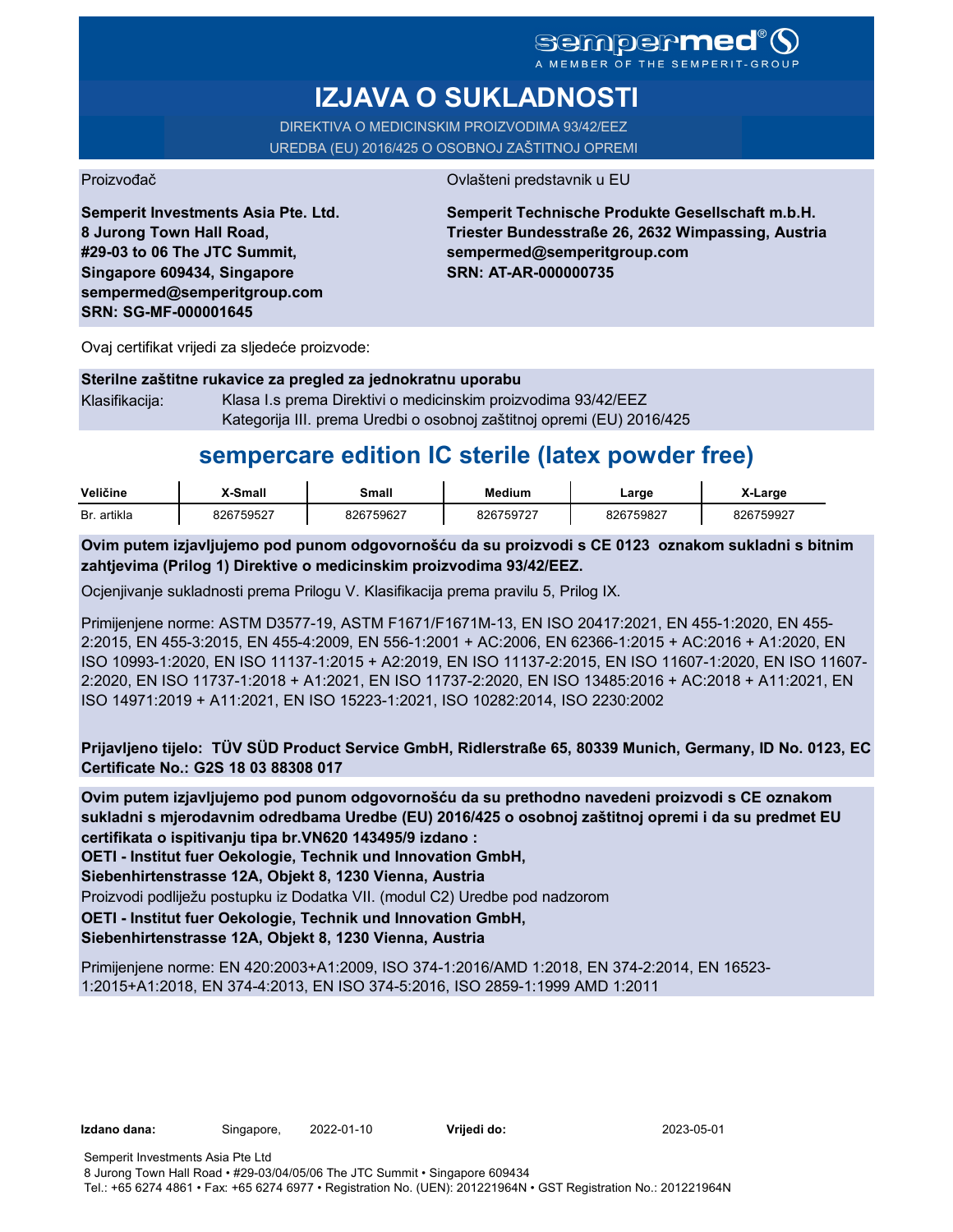A MEMBER OF THE SEMPERIT-GROUP

# **DEKLARACJA ZGODNOŚCI**

DYREKTYWA W SPRAWIE WYROBÓW MEDYCZNYCH 93/42/EWG

ROZPORZĄDZENIE W SPRAWIE ŚRODKÓW OCHRONY INDYWIDUALNEJ (UE) 2016/425

Producent Autoryzowany przedstawiciel w UE

**Semperit Investments Asia Pte. Ltd. 8 Jurong Town Hall Road, #29-03 to 06 The JTC Summit, Singapore 609434, Singapore sempermed@semperitgroup.com SRN: SG-MF-000001645**

**Semperit Technische Produkte Gesellschaft m.b.H. Triester Bundesstraße 26, 2632 Wimpassing, Austria sempermed@semperitgroup.com SRN: AT-AR-000000735**

Niniejszy certyfikat obowiązuje w odniesieniu do następującego produktu:

**Sterylne rękawice medyczne i ochronne jednorazowego użytku**

Klasyfikacja: Klasa Is zgodnie z dyrektywą 93/42/EWG w sprawie wyrobów medycznych Kategoria III zgodnie z rozporządzeniem (UE) 2016/425 w sprawie środków ochrony indywidualnej

# **sempercare edition IC sterile (latex powder free)**

| Rozmiary         | X-Small   | Small     | <b>Medium</b> | ∟arge     | X-Large   |
|------------------|-----------|-----------|---------------|-----------|-----------|
| Numery artykułów | 826759527 | 826759627 | 826759727     | 826759827 | 826759927 |

**Na własną odpowiedzialność oświadczamy niniejszym, że opisany powyżej produkt z oznakowaniem CE 0123 spełnia zasadnicze wymagania (załącznik I) dyrektywy w sprawie wyrobów medycznych 93/42/EWG.**

Ocena zgodności opiera się na załączniku V. Klasyfikacja jest zgodna z zasadą 5, załącznik IX.

Zastosowane normy: ASTM D3577-19, ASTM F1671/F1671M-13, EN ISO 20417:2021, EN 455-1:2020, EN 455- 2:2015, EN 455-3:2015, EN 455-4:2009, EN 556-1:2001 + AC:2006, EN 62366-1:2015 + AC:2016 + A1:2020, EN ISO 10993-1:2020, EN ISO 11137-1:2015 + A2:2019, EN ISO 11137-2:2015, EN ISO 11607-1:2020, EN ISO 11607- 2:2020, EN ISO 11737-1:2018 + A1:2021, EN ISO 11737-2:2020, EN ISO 13485:2016 + AC:2018 + A11:2021, EN ISO 14971:2019 + A11:2021, EN ISO 15223-1:2021, ISO 10282:2014, ISO 2230:2002

**Jednostka notyfikowana: TÜV SÜD Product Service GmbH, Ridlerstraße 65, 80339 Munich, Germany, ID No. 0123, EC Certificate No.: G2S 18 03 88308 017**

**Na własną odpowiedzialność oświadczamy niniejszym, że opisany powyżej produkt z oznakowaniem CE jest zgodny z obowiązującymi przepisami rozporządzenia (UE) 2016/425 w sprawie środków ochrony indywidualnej i jest identyczny ze środkami ochrony indywidualnej, których dotyczy certyfikat badania typu UE nr VN620 143495/9 data przez:**

**OETI - Institut fuer Oekologie, Technik und Innovation GmbH,** 

**Siebenhirtenstrasse 12A, Objekt 8, 1230 Vienna, Austria**

Produkty podlegają procedurze określonej w załączniku VII (moduł C2) rozporządzenia pod nadzorem

**OETI - Institut fuer Oekologie, Technik und Innovation GmbH,** 

**Siebenhirtenstrasse 12A, Objekt 8, 1230 Vienna, Austria**

Zastosowane normy: EN 420:2003+A1:2009, ISO 374-1:2016/AMD 1:2018, EN 374-2:2014, EN 16523- 1:2015+A1:2018, EN 374-4:2013, EN ISO 374-5:2016, ISO 2859-1:1999 AMD 1:2011

**Data wydania:** Singapore, 2022-01-10 **Data ważności:** 2023-05-01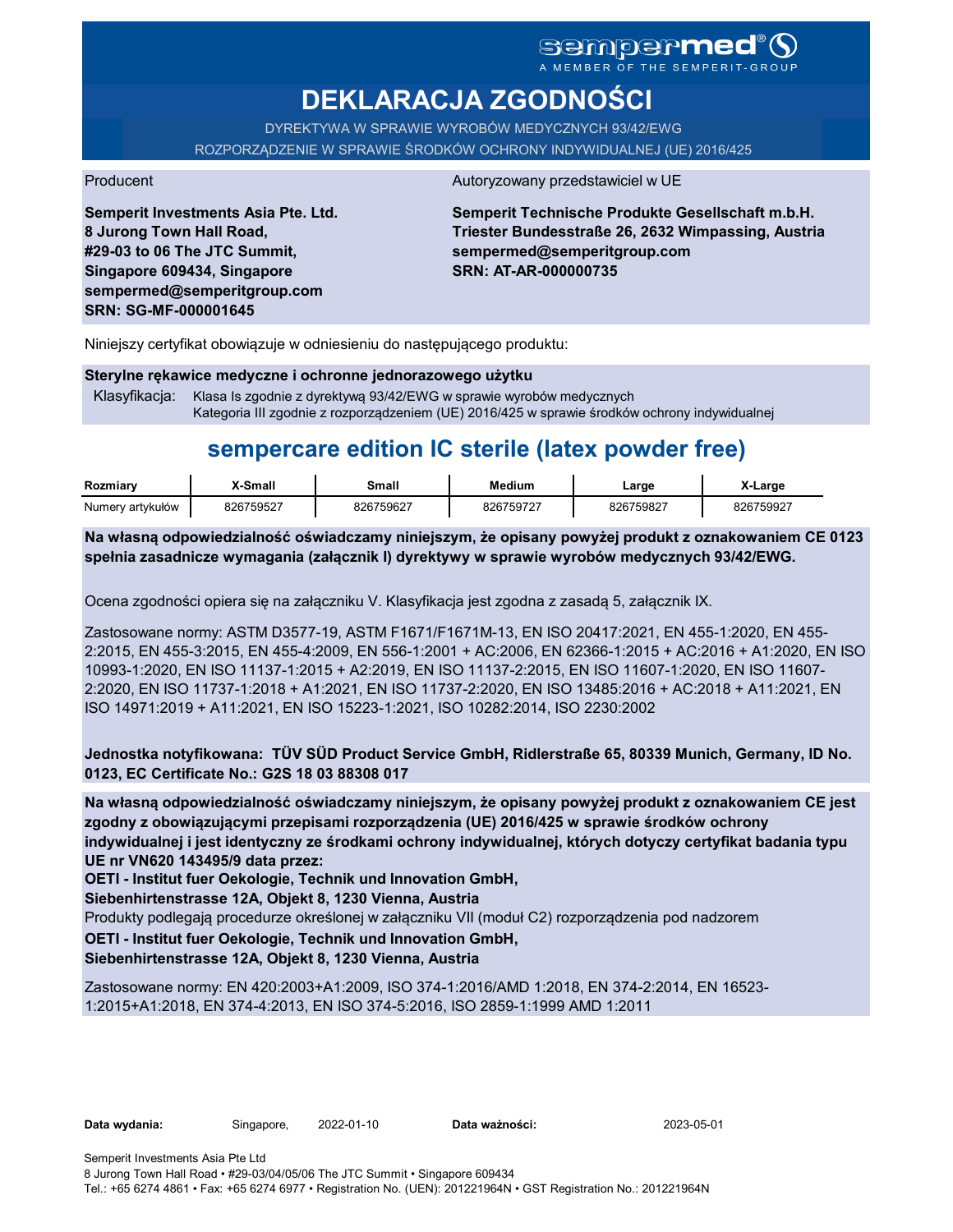# SCMDCPMCC<sup>®</sup>

# **DECLARAȚIE DE CONFORMITATE**

DIRECTIVĂ PRIVIND PRODUSELE MEDICALE 93/42/CEE

ORDONANȚA (EU) 2016/425 PENTRU ECHIPAMENTUL PERSONAL DE PROTECȚIE

Producător **Producător** Persoană împuternicită EU

**Semperit Investments Asia Pte. Ltd. 8 Jurong Town Hall Road, #29-03 to 06 The JTC Summit, Singapore 609434, Singapore sempermed@semperitgroup.com SRN: SG-MF-000001645**

**Semperit Technische Produkte Gesellschaft m.b.H. Triester Bundesstraße 26, 2632 Wimpassing, Austria sempermed@semperitgroup.com SRN: AT-AR-000000735**

Acest certificat este valabil pentru următoarele produse:

**Mânușă de consult și de protecție sterilă de unică folosință** clasificare: Clasa Is conform directivei privind produsele medicale 93/42/CEE Categoria III conform ordonanței EPP (EU) 2016/425

# **sempercare edition IC sterile (latex powder free)**

| marim             | Smal   | small  | Medium | ∟arɑe         | <b>-∟arge</b> |
|-------------------|--------|--------|--------|---------------|---------------|
| numerele de artic | /50527 | /59627 | rhu.   | 75982-<br>ה ה |               |

**Prin prezenta confirmăm preluând toată responsabilitatea că produsele marcate CE 0123 corespund cerințelor de bază (anexa I) din directiva privind produsele medicale 93/42/CEE.**

Aprecierea conformității conform anexei V clasificare conform regulii 5, anexa IX.

Normele aplicate: ASTM D3577-19, ASTM F1671/F1671M-13, EN ISO 20417:2021, EN 455-1:2020, EN 455- 2:2015, EN 455-3:2015, EN 455-4:2009, EN 556-1:2001 + AC:2006, EN 62366-1:2015 + AC:2016 + A1:2020, EN ISO 10993-1:2020, EN ISO 11137-1:2015 + A2:2019, EN ISO 11137-2:2015, EN ISO 11607-1:2020, EN ISO 11607- 2:2020, EN ISO 11737-1:2018 + A1:2021, EN ISO 11737-2:2020, EN ISO 13485:2016 + AC:2018 + A11:2021, EN ISO 14971:2019 + A11:2021, EN ISO 15223-1:2021, ISO 10282:2014, ISO 2230:2002

**Organismul abilitat: TÜV SÜD Product Service GmbH, Ridlerstraße 65, 80339 Munich, Germany, ID No. 0123, EC Certificate No.: G2S 18 03 88308 017**

**Prin prezenta confirmăm preluând toată responsabilitatea că produsele marcate CE indicate mai sus corespund cerințelor de bază (EU) 2016/425 pentru echipamente personale de protecție și acestea sunt obiectul certificării de tip CE nr. VN620 143495/9 eliberat prin:**

**OETI - Institut fuer Oekologie, Technik und Innovation GmbH,** 

**Siebenhirtenstrasse 12A, Objekt 8, 1230 Vienna, Austria**

Produsele sunt obiectul procedurii conform anexei VII (modulul C2) sub supravegherea

**OETI - Institut fuer Oekologie, Technik und Innovation GmbH,** 

### **Siebenhirtenstrasse 12A, Objekt 8, 1230 Vienna, Austria**

Normele aplicate: EN 420:2003+A1:2009, ISO 374-1:2016/AMD 1:2018, EN 374-2:2014, EN 16523- 1:2015+A1:2018, EN 374-4:2013, EN ISO 374-5:2016, ISO 2859-1:1999 AMD 1:2011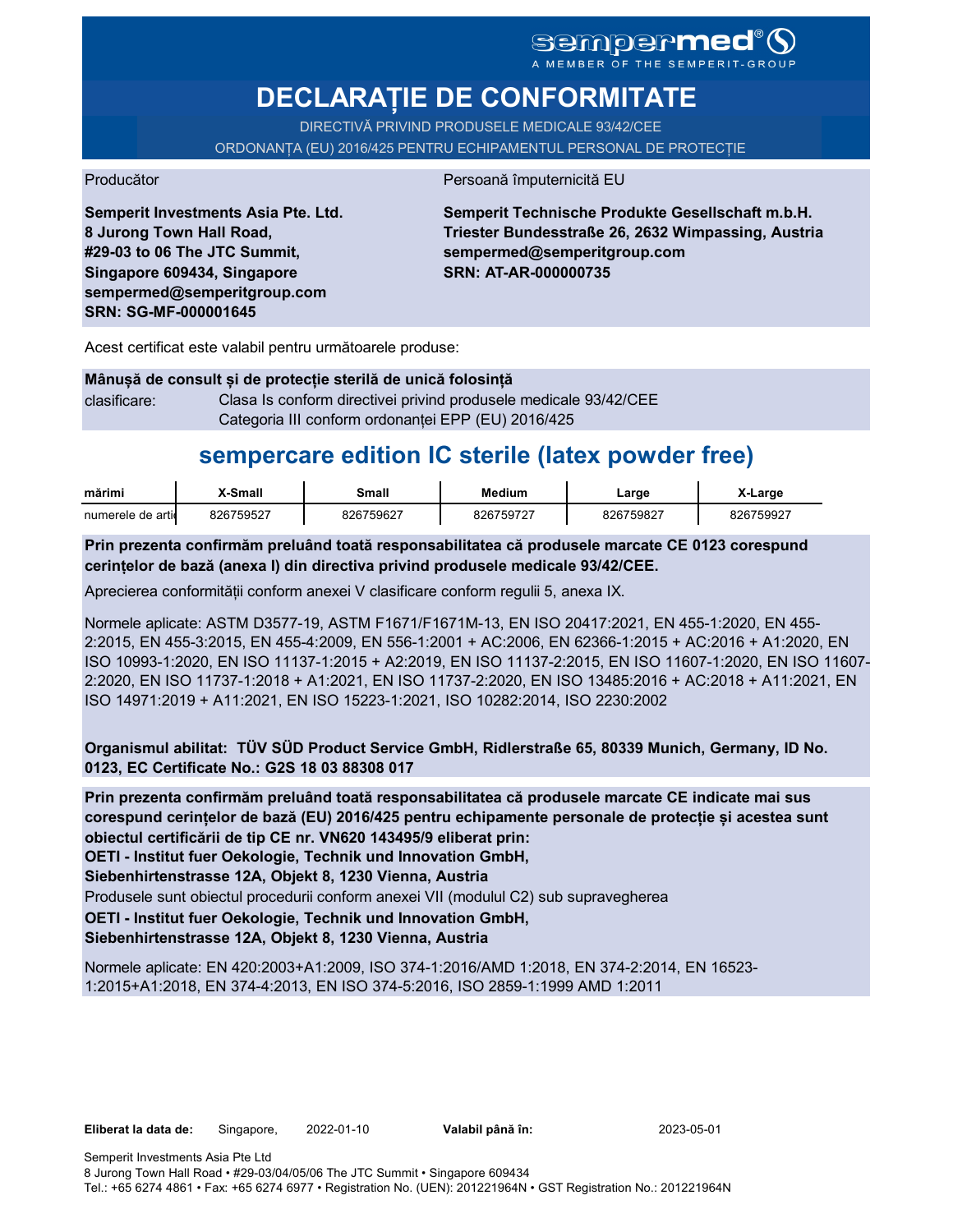MEMBER OF THE SEMPERIT

# **ΔΗΛΩΣΗ ΣΥΜΜΟΡΦΩΣΗΣ**

ΟΔΗΓΙΑ 93/42/ΕΟΚ ΠΕΡΙ ΙΑΤΡΟΤΕΧΝΟΛΟΓΙΚΩΝ ΠΡΟΪΟΝΤΩΝ ΚΑΝΟΝΙΣΜΟΣ (ΕΕ) 2016/425 ΠΕΡΙ ΜΕΣΩΝ ΑΤΟΜΙΚΗΣ ΠΡΟΣΤΑΣΙΑΣ

**Semperit Investments Asia Pte. Ltd. 8 Jurong Town Hall Road, #29-03 to 06 The JTC Summit, Singapore 609434, Singapore sempermed@semperitgroup.com SRN: SG-MF-000001645**

Κατασκευαστής **Εξουσιοδοτημένος αντιπρόσωπος στην Ε**Ε

**Semperit Technische Produkte Gesellschaft m.b.H. Triester Bundesstraße 26, 2632 Wimpassing, Austria sempermed@semperitgroup.com SRN: AT-AR-000000735**

Το παρόν πιστοποιητικό ισχύει για τα ακόλουθα προϊόντα:

### **Αποστειρωμένο γάντι εξέτασης και προστατευτικό γάντι μιας χρήσης**

Ταξινόμηση: Κατηγορία Is σύμφωνα με την οδηγία 93/42/ΕΟΚ περί ιατροτεχνολογικών προϊόντων Κατηγορία II σύμφωνα με τον Κανονισμό (ΕΕ) 2016/425 περί ΜΑΠ

## **sempercare edition IC sterile (latex powder free)**

| Μενέθη           | -Small    | Small          | Medium    | ∟arge   | -Large  |
|------------------|-----------|----------------|-----------|---------|---------|
| Αριθμοί προϊόντο | 26759527، | 759627د<br>ົາຂ | 826759727 | 759827ر | 3759927 |

**Δια του παρόντος βεβαιώνουμε υπεύθυνα ότι τα προϊόντα με σήμανση CE 0123 ικανοποιούν τις βασικές απαιτήσεις (Παράρτημα I) της οδηγίας 93/42/ΕΟΚ περί ιατροτεχνολογικών προϊόντων.**

Αξιολόγηση της συμμόρφωσης σύμφωνα με το Παράρτημα V. Ταξινόμηση σύμφωνα με τον κανόνα 5, Παράρτημα IX.

Εφαρμοζόμενα πρότυπα: ASTM D3577-19, ASTM F1671/F1671M-13, EN ISO 20417:2021, EN 455-1:2020, EN 455- 2:2015, EN 455-3:2015, EN 455-4:2009, EN 556-1:2001 + AC:2006, EN 62366-1:2015 + AC:2016 + A1:2020, EN ISO 10993-1:2020, EN ISO 11137-1:2015 + A2:2019, EN ISO 11137-2:2015, EN ISO 11607-1:2020, EN ISO 11607- 2:2020, EN ISO 11737-1:2018 + A1:2021, EN ISO 11737-2:2020, EN ISO 13485:2016 + AC:2018 + A11:2021, EN ISO 14971:2019 + A11:2021, EN ISO 15223-1:2021, ISO 10282:2014, ISO 2230:2002

**Κοινοποιημένος οργανισμός: TÜV SÜD Product Service GmbH, Ridlerstraße 65, 80339 Munich, Germany, ID No. 0123, EC Certificate No.: G2S 18 03 88308 017**

**Δια του παρόντος βεβαιώνουμε υπεύθυνα ότι τα ανωτέρω προϊόντα με σήμανση CE ικανοποιούν τις εφαρμοστέες διατάξεις του Κανονισμού (ΕΕ) 2016/425 περί μέσων ατομικής προστασίας και αποτελούν αντικείμενο του πιστοποιητικού εξέτασης τύπου ΕΕ με αρ. VN620 143495/9 εκδόθηκε :**

**OETI - Institut fuer Oekologie, Technik und Innovation GmbH,** 

**Siebenhirtenstrasse 12A, Objekt 8, 1230 Vienna, Austria**

Τα προϊόντα αποτελούν αντικείμενο της μεθόδου που ορίζεται στο Παράρτημα VII (ενότητα C2) του Κανονισμού υπό την επιτήρηση

**OETI - Institut fuer Oekologie, Technik und Innovation GmbH, Siebenhirtenstrasse 12A, Objekt 8, 1230 Vienna, Austria**

Εφαρμοζόμενα πρότυπα: EN 420:2003+A1:2009, ISO 374-1:2016/AMD 1:2018, EN 374-2:2014, EN 16523- 1:2015+A1:2018, EN 374-4:2013, EN ISO 374-5:2016, ISO 2859-1:1999 AMD 1:2011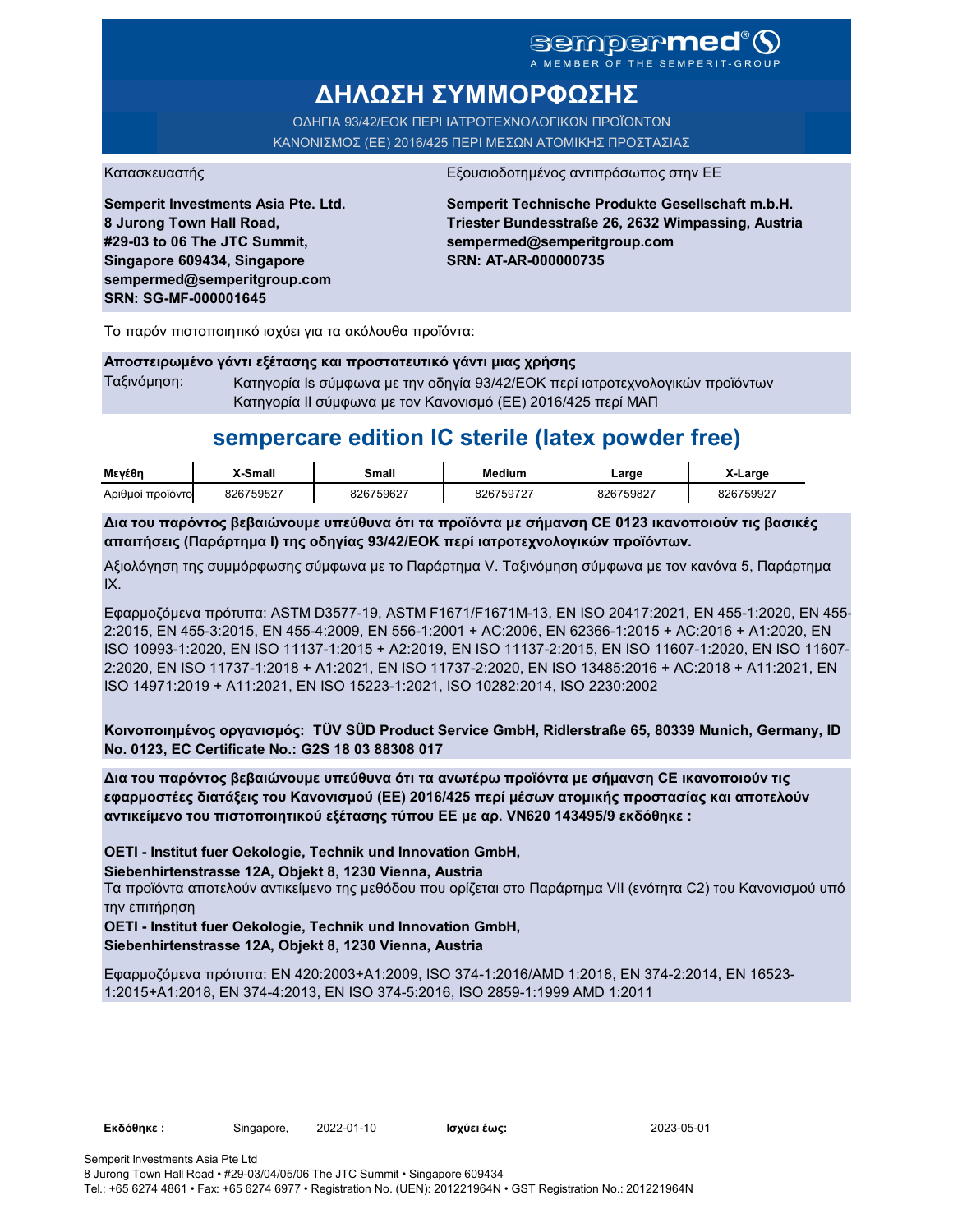### **sempermed** A MEMBER OF THE SEM

# **ДЕКЛАРАЦИЯ ЗА СЪВМЕСТИМОСТ НА**

ДИРЕКТИВА ЗА МЕДИЦИНСКИТЕ ПРОДУКТИ 93/42/EWG РЕГЛАМЕНТ (EU) 2016/425 ЗА ЛИЧНИТЕ ПРЕДПАЗНИ СРЕДСТВА

**Semperit Investments Asia Pte. Ltd. 8 Jurong Town Hall Road, #29-03 to 06 The JTC Summit, Singapore 609434, Singapore sempermed@semperitgroup.com SRN: SG-MF-000001645**

#### Производител Упълномощен представител в ЕС

**Semperit Technische Produkte Gesellschaft m.b.H. Triester Bundesstraße 26, 2632 Wimpassing, Austria sempermed@semperitgroup.com SRN: AT-AR-000000735**

Настоящият сертификат важи за следните продукти:

#### **Стерилна ръкавица за преглед и предпазна ръкавица за еднократна употреба**

Класификация: Клас Is съгл. Директивата за медицинските продукти 93/42/EEC Категория III съгл. Регламент за ЛПС (EU) 2016/425

## **sempercare edition IC sterile (latex powder free)**

| Размери            | X-Small   | <b>3mall</b> | <b>Medium</b> | ∟arɑe     | _arge     |
|--------------------|-----------|--------------|---------------|-----------|-----------|
| Номера на артикули | 826759527 | 826759627    | 826759727     | 826759827 | 826759927 |

**С настоящето потвърждаваме при самостоятелна отговорност, че продуктите с маркировка СЕ 0123 съответстват на съществените изисквания (Анекс I) от Директивата за медицинските продукти 93/42/EWG.**

Оценка за съответствие съгл. Анекс V. Класификация съгл. Правило 5, Анекс IX.

Приложими норми: ASTM D3577-19, ASTM F1671/F1671M-13, EN ISO 20417:2021, EN 455-1:2020, EN 455-2:2015, EN 455-3:2015, EN 455-4:2009, EN 556-1:2001 + AC:2006, EN 62366-1:2015 + AC:2016 + A1:2020, EN ISO 10993- 1:2020, EN ISO 11137-1:2015 + A2:2019, EN ISO 11137-2:2015, EN ISO 11607-1:2020, EN ISO 11607-2:2020, EN ISO 11737-1:2018 + A1:2021, EN ISO 11737-2:2020, EN ISO 13485:2016 + AC:2018 + A11:2021, EN ISO 14971:2019 + A11:2021, EN ISO 15223-1:2021, ISO 10282:2014, ISO 2230:2002

**Нотифициран орган: TÜV SÜD Product Service GmbH, Ridlerstraße 65, 80339 Munich, Germany, ID No. 0123, EC Certificate No.: G2S 18 03 88308 017**

**С настоящето потвърждаваме при самостоятелна отговорност, че горепосочените продукти с маркировка СЕ съответстват на съществените разпоредби на Регламент (EU) 2016/425 за личните предпазни средства и са предмет на сертификата на ЕС за изследване на типа Nr. VN620 143495/9 издадено чрез:**

**OETI - Institut fuer Oekologie, Technik und Innovation GmbH,** 

**Siebenhirtenstrasse 12A, Objekt 8, 1230 Vienna, Austria**

Продуктите са предмет на процедурата съгл. Анекс VII (Модул С2) от Регламента под надзора на

#### **OETI - Institut fuer Oekologie, Technik und Innovation GmbH,**

**Siebenhirtenstrasse 12A, Objekt 8, 1230 Vienna, Austria**

Приложими норми: EN 420:2003+A1:2009, ISO 374-1:2016/AMD 1:2018, EN 374-2:2014, EN 16523-1:2015+A1:2018, EN 374-4:2013, EN ISO 374-5:2016, ISO 2859-1:1999 AMD 1:2011